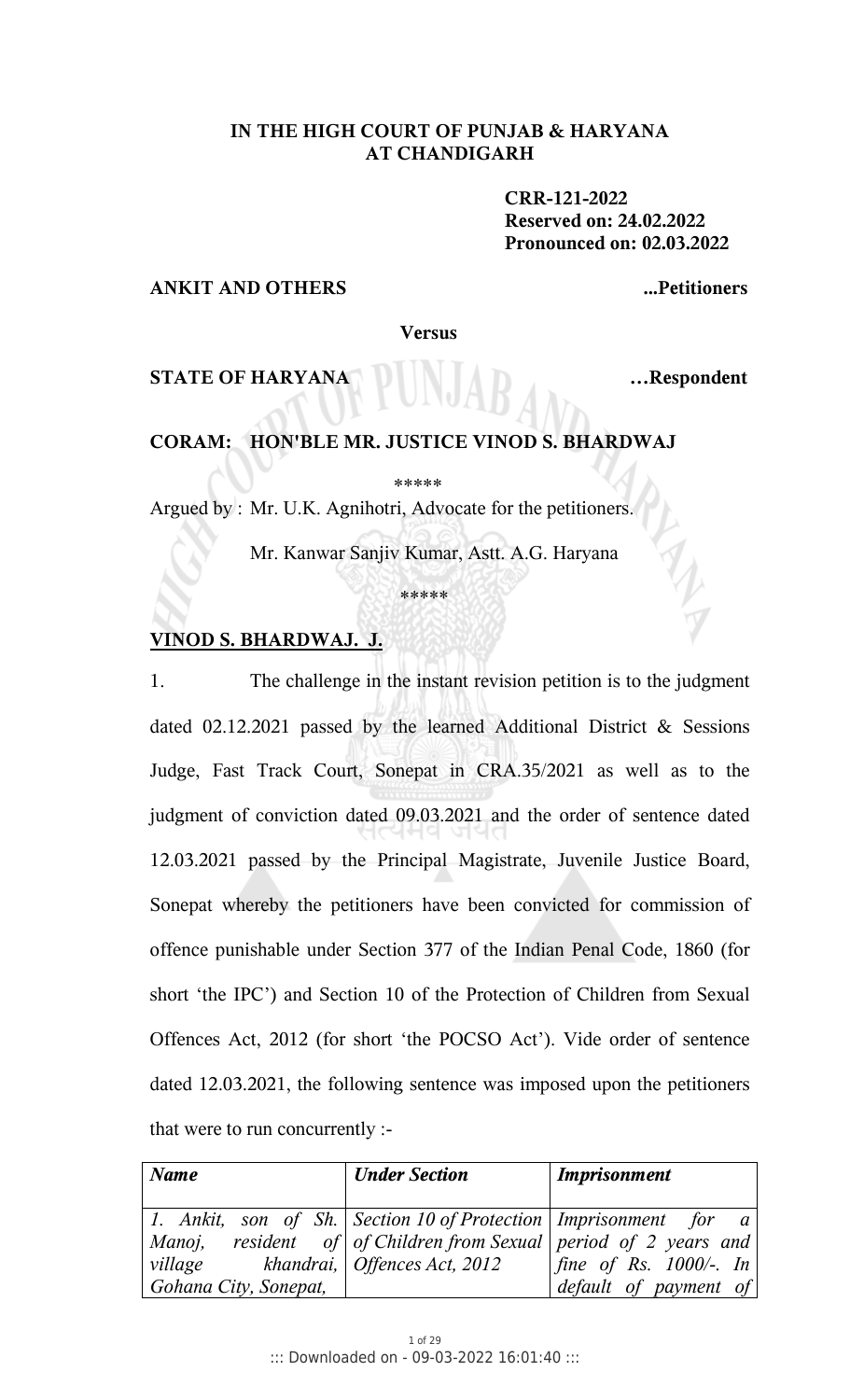|                                                                                                                 |                                                                                                                                 | fine, he shall be further<br>imprisoned for 30 days<br>of simple imprisonment                                                                                                                                      |
|-----------------------------------------------------------------------------------------------------------------|---------------------------------------------------------------------------------------------------------------------------------|--------------------------------------------------------------------------------------------------------------------------------------------------------------------------------------------------------------------|
| 1. Ankit, son of Sh. Section 377 of IPC<br>Manoj, resident of<br>village khandrai,<br>Gohana City, Sonepat,     |                                                                                                                                 | Imprisonment for a<br>period of 2 years and<br>fine of $Rs.500/-$ . In<br>default of payment of<br>fine, he shall be further<br><i>imprisoned for 15 days</i><br>of simple imprisonment.                           |
| 2. Mohan son of Sh.<br>Moti Ram, resident of<br>village Khandrai,<br>Gohana City, Sonipat,                      | Section 10 of Protection<br>of Children from Sexual<br>Offences Act, 2012                                                       | Imprisonment for a<br>period of 2 years and<br>fine of Rs. $1000/-$ . In<br>default of payment of<br>fine, he shall be further<br><i>imprisoned for 30 days</i><br>of simple imprisonment                          |
| 2. Mohan son of Sh.   Section 377 of IPC<br>Moti Ram, resident of<br>village Khandrai,<br>Gohana City, Sonipat, |                                                                                                                                 | Imprisonment for a<br>period of 2 years and<br>fine of $Rs.500/-$ . In<br>default of payment of<br>fine, he shall be further<br><i>imprisoned for 15 days</i><br>of simple imprisonment.                           |
| village<br>Gohana City, Sonipat.                                                                                | 3. Deepak, son of Sh. Section 10 of Protection<br>Balraj, resident of of Children from Sexual<br>Khandrai,   Offences Act, 2012 | Imprisonment for a<br>period of 2 years and<br>fine of Rs. 1000/-. In<br>default of payment of<br>fine, he shall be further<br><i>imprisoned for 30 days</i><br>of simple imprisonment                             |
| 3. Deepak, son of Sh.<br>Balraj,<br>resident<br>of<br>village<br>Khandrai,<br>Gohana City, Sonipat.             | Section 377 of IPC                                                                                                              | <i>Imprisonment for</i><br>$\overline{a}$<br>period of 2 years and<br>fine<br>of Rs.500/-.<br>In<br>default of payment of<br>fine, he shall be further<br><i>imprisoned for 15 days</i><br>of simple imprisonment. |

2. The brief facts of the case as they emerge are that the petitioners (Children in conflict with law and here-in-after referred to as 'CCL') were apprehend on the basis of a complaint submitted by one Vinod Kumar stating that on 15.09.2018 his son Lakshay, aged 08 years had gone to the Primary School, Village Khandrai, at around 6:00 p.m. where Ankit son of Manoj, Mohan son of Moti Ram and Deepak son of Balraj committed Sodomy and unnatural act of carnal intercourse with his son.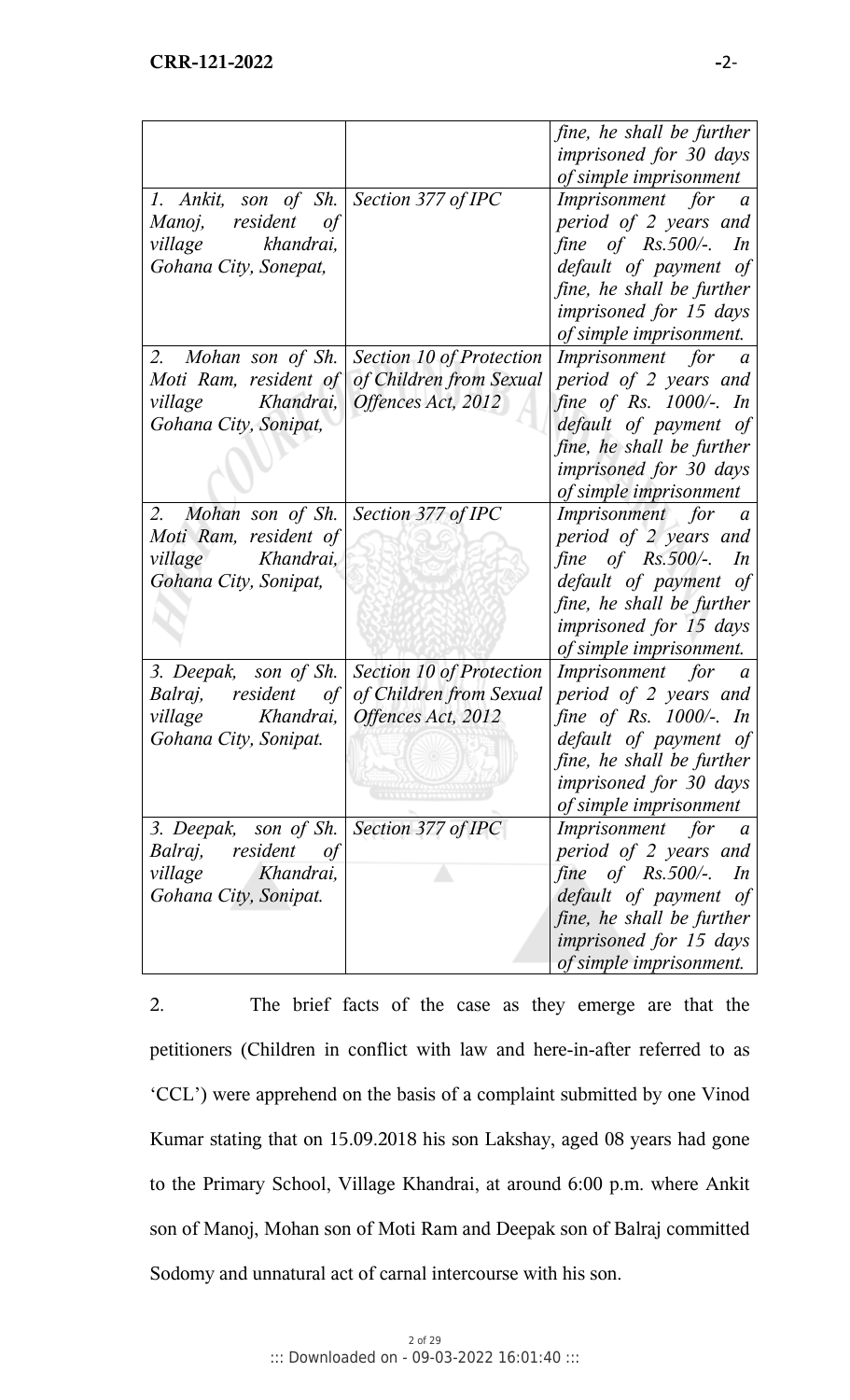3. Pursuant to the said statement, FIR was registered, investigation was conducted and the accused-CCL's Ankit, Mohan and Deepak were apprehended. Upon completion of investigation, a final report under Section 173 Cr.P.C. was presented before the Juvenile Justice Board, Sonepat. No dispute has been raised in so far as juvenility of CCL's are concerned.

4. Upon compliance of the provisions under Section 307 Cr.P.C. and finding a prima facie case, notice of accusation under Section 377 of the IPC and Section 10 of the POCSO Act was served upon the CCL's to which they pleaded not guilty and claimed trial.

5. After consideration of the evidence led by the respective parties and upon its careful examination alongwith the arguments advanced by learned parties, the Principal Magistrate, Juvenile Justice Board, Sonepat came to a conclusion that the prosecution had been able to successfully establish the guilt of CCL's on the strength of the evidence produced and held the CCL's Ankit, Mohan and Deepak, guilty for commission of offences under Section 377 of the IPC and Section 10 of the POCSO Act.

6. The said judgment of conviction dated 09.03.2021 and the order of sentence of dated 12.03.2021 passed by the Principal Magistrate, Juvenile Justice Board, Sonepat was challenged by means of filing CRA/35/2021 before the Court of learned Sessions Judge, Fast Track Court, Sonepat.

7. Upon hearing the respective parties and after consideration of the submissions advanced by the counsel appearing on their behalf, the learned Sessions Judge, Fast Track Court, Sonepat dismissed the appeal preferred by the CCL's vide its order dated 02.12.2021. Hence, the present revision petition.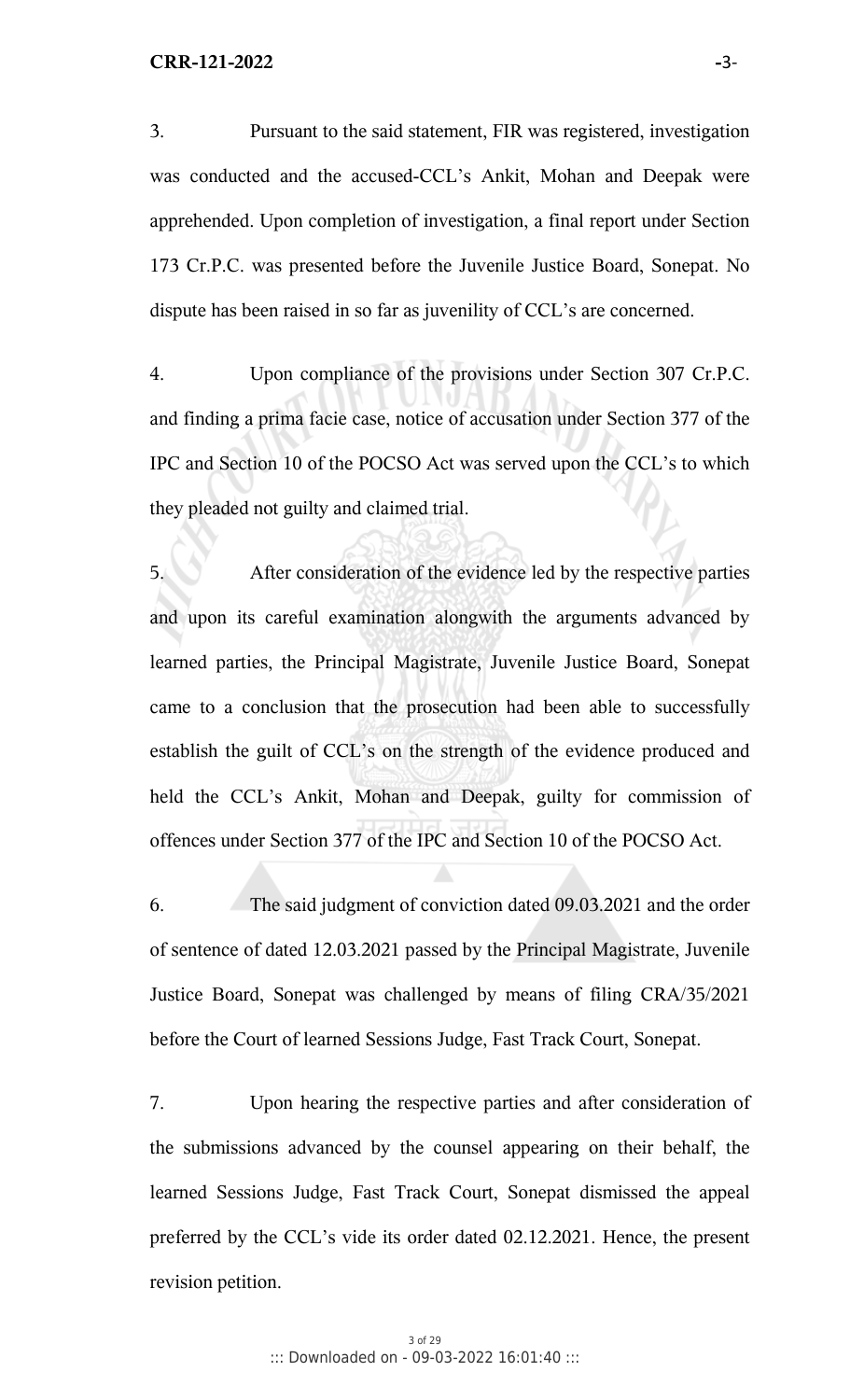8. Learned counsel for the petitioners has raised an argument that the finding of conviction recorded against the petitioners is perverse and is not substantiated by the evidence available on record. It is contended that the prosecution has not been able to establish occurrence of the event in the nature of carnal intercourse against the order of nature with the victim and has in this regard referred to statement of PW-3 Dr. Sachin, Medical Officer, CHC, Gohana wherein it has been deposed by the said doctor who had conducted medical examination of the victim Lakshay that he did not find any external injuries and marks on the victim while admitting that the MLR Ex.PW3/B bears his signatures.

9. A further reference is made to the statement of victim Lakshay who has appeared as PW-11. The extract of the statement relied upon by the learned counsel for the petitioner and referred to by the Principal Magistrate, Juvenile Justice Board, Sonepat is extracted as under :-

> *"PW-11 Lakshay, Victim was asked several general questions. After interacting with Lakshay, it was opined that he is in fit state of mind to depose rationally for his age. Thereafter, his statement was recorded. He has deposed that on 15.9.2018, he was going to some shop to purchase an item. On the way, he met Mohan who asked him to come to Gym with him. He locked him inside a school room. Two boys namely Deepak and Ankit were already present there and all three of them committed forcible intercourse with him and sodomised him. He identified all the three CCL's. He has deposed that he raised alarm, upon which, his father came there. His father took him to the hospital. He has deposed that CCL's also threatened to kill him in case he told about the occurrence to any person. In his cross-examination, he has stated that the occurrence took place around 6:00 p.m. He has also deposed*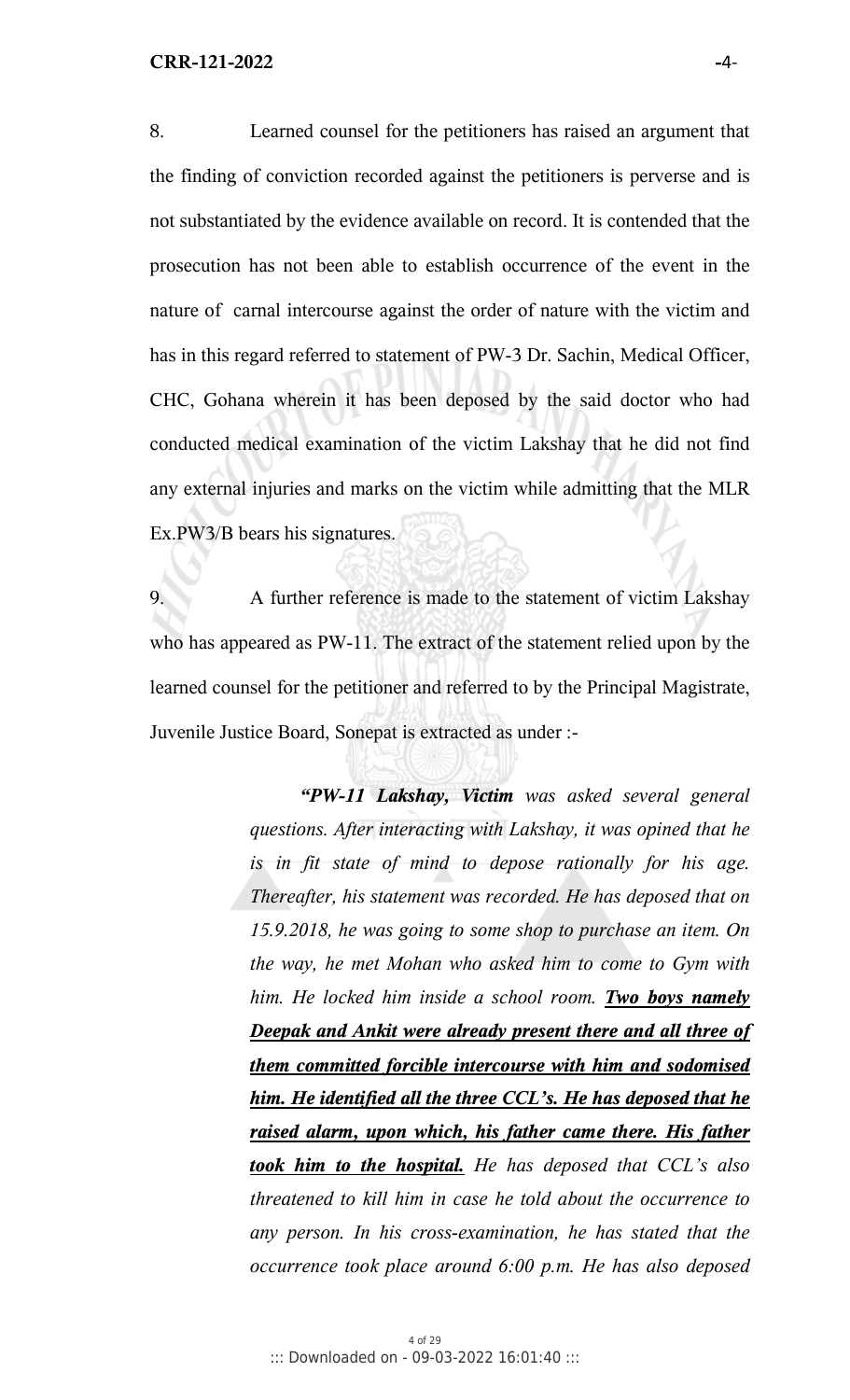*that he went to the hospital around 6:30 p.m along with his father and grand-mother.* 

10. By making reference to aforesaid statement, learned counsel has submitted that the reference made in the statement is factually incorrect in as much as the said witness had never deposed about being sodomised and has only stated that the CCL's had done 'Wrong Act/Bad Act' with him. Learned counsel raised a supplementary argument that since the medical examination is stated to have taken place on the same day and without any delay, absence of any external marks of injury or detection of semen or Spermatozoa on the body or clothes of victim runs out any possibility of the victim being subjected to forcible intercourse or having been sodomised. It is, thus, contended that the finding of conviction recorded under Section 377 of the IPC is misconceived.

11. Learned counsel has further argued that the conviction of the petitioners under Section 10 of the POCSO Act is also not sustainable as the necessary ingredients of aggravated sexual assault are not made out. It is argued that in the absence of any medical evidence to corroborate penetration, the provision of Section 3 and Section 4 would not be attracted in as much as the allegations are not supported by corroborative medical evidence. Finally, learned counsel for the petitioner has also argued that the petitioners were themselves juvenile at the time of commission of the offence and as such a lenient view ought to be taken while sentencing the petitioners who have an entire career ahead of them and that their prospects shall be gravely marred due to conviction under the said offence. Learned counsel further placed reliance on the judgment of the Hon'ble Supreme Court in the matter of "*Prahlad versus State of Rajasthan* reported as *2019*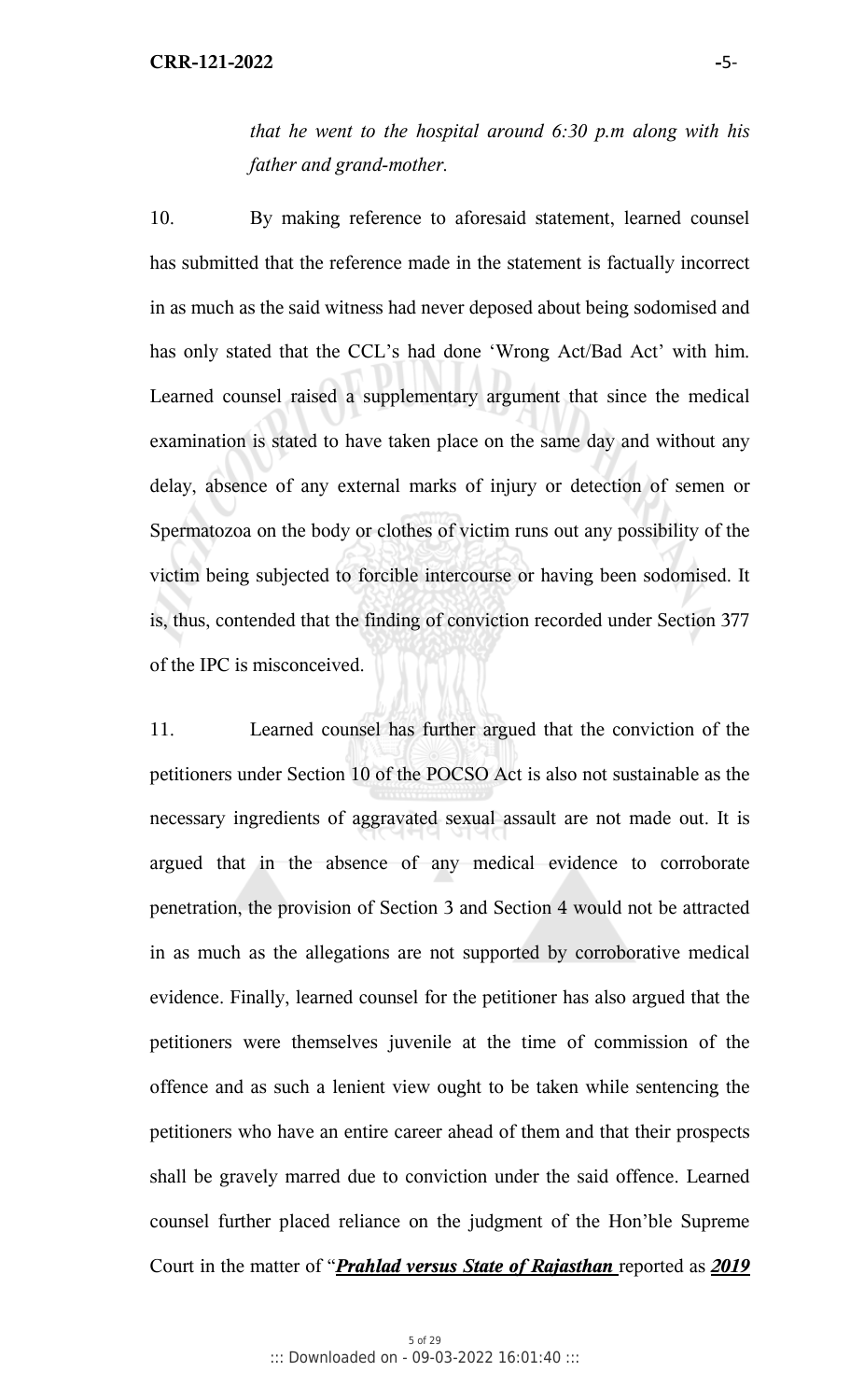*(1) RCR (Criminal) 78*" to contend that in the absence of a corroborative and reliable evidence to establish the charge of penetrated sexual assault, conviction under Sections 3 and 4 is unsustainable and is thus liable to be set aside. The counsel placed reliance on the following paragraphs of the aforesaid judgment of the Hon'ble Supreme Court is extracted as under :-

"*11. The postmortem report reveals the following injuries* 

 *on the body of the victim:*

- *1. 3x1 cm on left thigh on anterior knee.*
- *2. 6x1 cm on right leg.*
- *3. 2x1 cm abrasion on right thigh.*
- *4. 1x1.5 cm on nose.*
- *5. 1x1 cm on right wrist.*

*In the Examination in Chief itself, the doctor PW10 who conducted the post-mortem examination has deposed that the genital organs of the victim were normal. The doctor further opined that the death of the deceased was caused due to acute hemorrhage. Post-mortem report is at Ex. P15. In the crossexamination, the doctor has admitted that all the aforementioned five injuries are simple in nature and they are likely to be caused by falling. Fracture on the left rib nos. 10 and 11 mentioned in the post-mortem report can be caused by falling on a stone. PW10 further stated that the genital organs of the deceased were healthy and no marks of any injury were present on the private parts of the deceased. Signs of sperm ejaculation were also not found on the external skin near the genital organs of the deceased. No injury was present on the head of the deceased. The doctor further deposed that when forcible sexual intercourse is committed upon a tender girl, there is a possibility of her vagina getting ruptured and bleeding from her genitals. There is no such mention in the post-mortem report. The FSL report regarding vaginal swab which was sent for examination is not helpful for the prosecution to prove the offence under Sections 3 and 4 of the*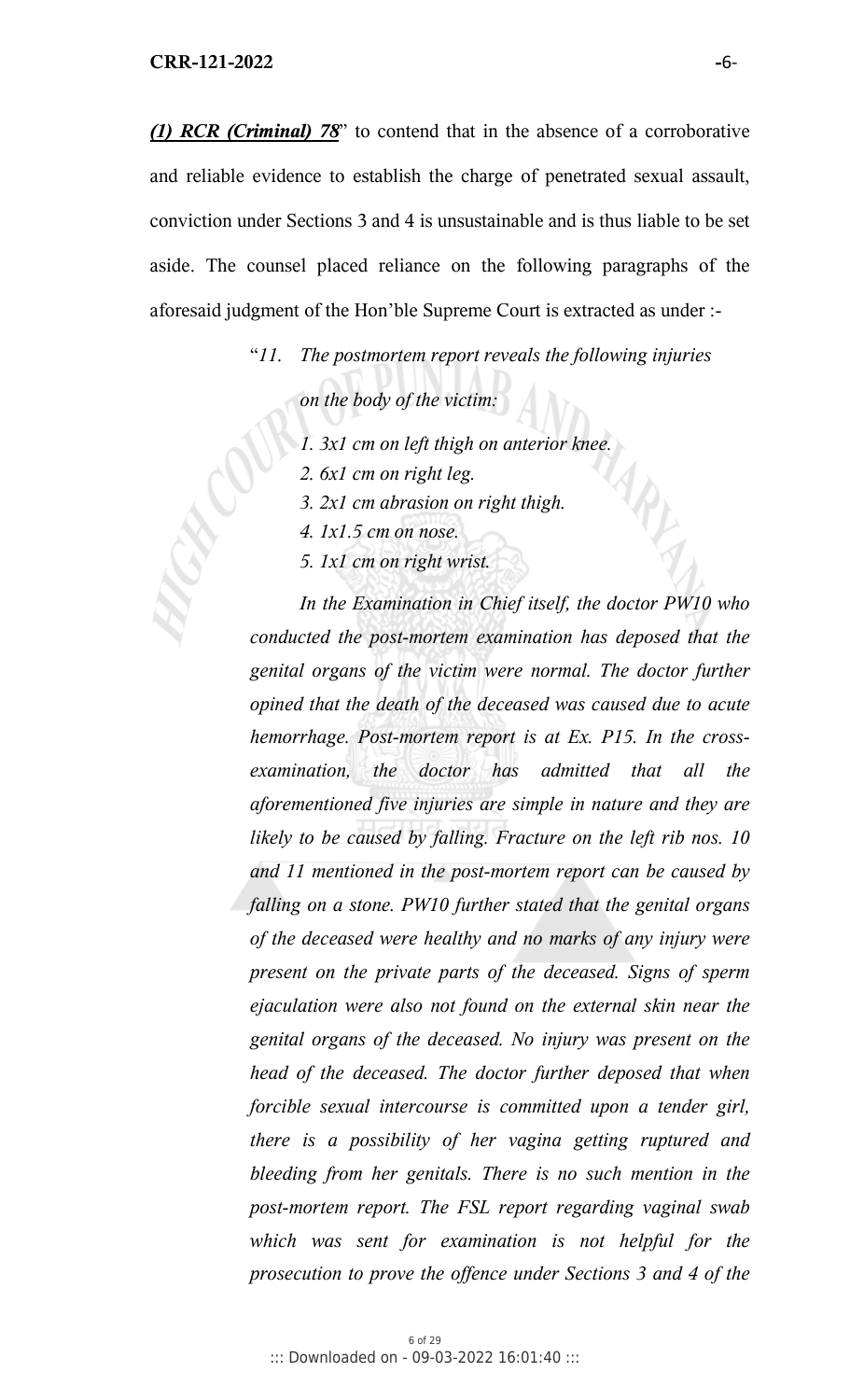*POCSO Act. Prosecution, practically relies upon the doctor's evidence only for proving the offence under Section 4 of the POCSO Act. No other material is placed on record by the prosecution to prove the offence under Section 4 of the POCSO Act. However, the evidence relating to penetration into the vagina, mouth, urethra or anus of a child etc. or any part of the body is not found. The Trial Court as well as the High Court have not gone into the depth of the evidence relating to offence of penetrative sexual assault, in detail. Certain casual observations are made which are not supported by the evidence led by the prosecution. In light of the aforementioned evidence of PW10 doctor, and in view of the fact that no other reliable evidence exists to prove the charge of penetrative sexual assault, i.e. any of the acts as detailed in Section 3 of the POCSO Act, it is our considered opinion that the Trial Court and the High Court are not justified in convicting the accused for the offence under Section 4 of the POCSO Act. We find from the judgment of the High Court that absolutely no reason, much less any valid reasons were assigned for convicting the accused for the offence punishable under the POCSO Act. Since no reliable material is available against the accused for the aforementioned offence of the POCSO Act, the benefit of doubt would go in the favour of the accused. After scanning through the entire materials on record in order to satisfy the conscience, and having regard to the seriousness of the charge, we conclude that the accused needs to be given the benefit of doubt in so far as the offence punishable under Section 4 of the POCSO Act is concerned.* 

12. Since the accused is to be acquitted for offence under *Section 4 of the POCSO Act, in our considered opinion, this is not a fit case to impose the death penalty on him, inasmuch as the appellant does not have any criminal background, nor is he a habitual offender. Motive for the offence of murder is not clear and of course it is generally hidden, known to the accused*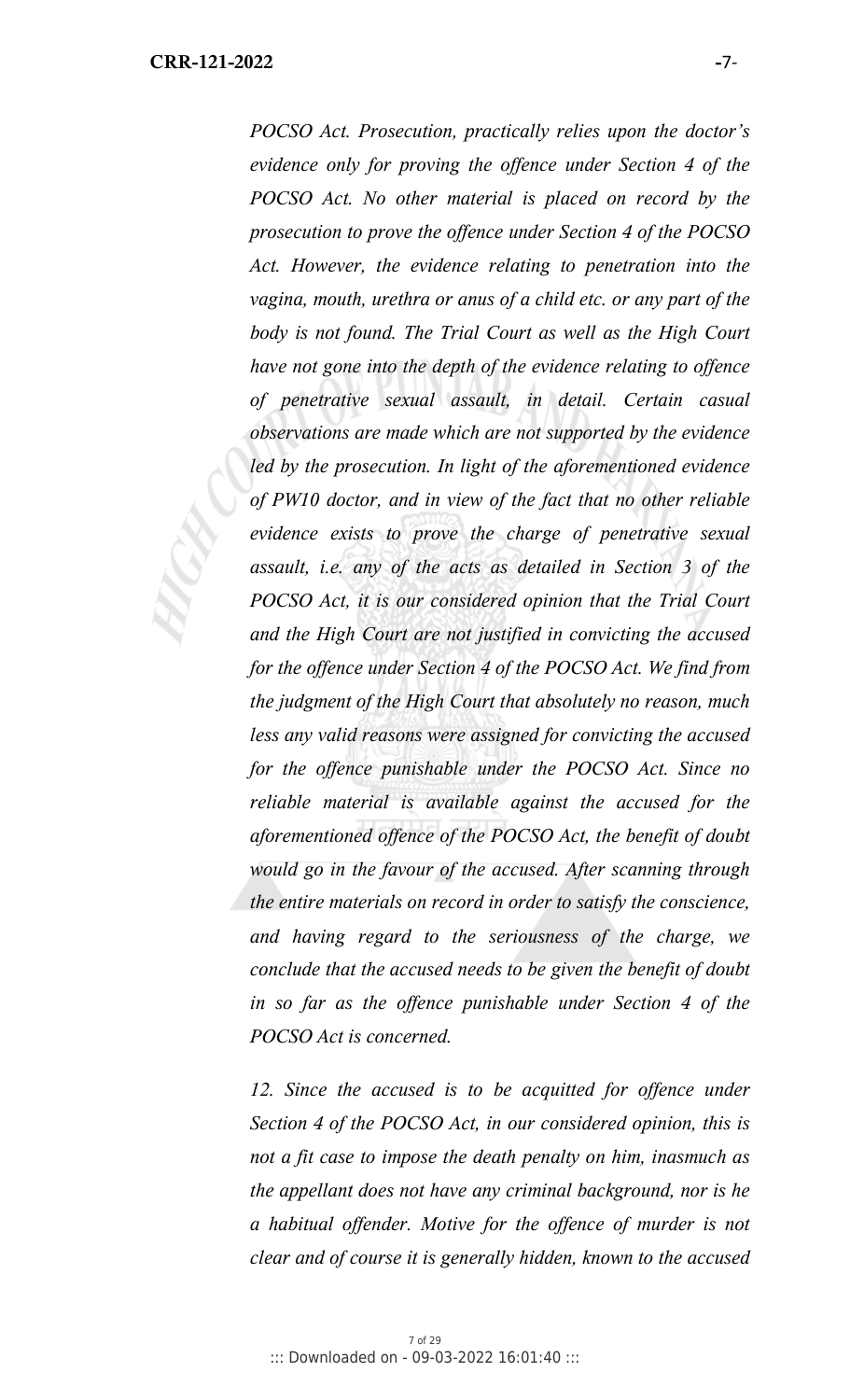*only. Under such circumstances, the court will have to see as to whether the case at hand falls under the 'rarest of the rare' case category. The accused was also young during the relevant point of time. The duty is on the State to show that there is no possibility of reform or rehabilitation of the accused. When the offence is not gruesome, not cold-blooded murder, nor is committed in a diabolical manner, the court will impose life imprisonment. In the case at hand, the mitigating factors outweigh the aggravating factors. The only aggravating factor in the matter is that the accused took advantage of his position in the victim's family for committing the murder of the minor girl inasmuch as the minor girl was treating the accused as her Mama (uncle).*

*13. We do not find that the murder has been committed with extreme brutality or that the same involves exceptional depravity. On the other hand, as mentioned supra, the accused was young and the probability that he would commit criminal acts of violence in the future is not available on record. There is every probability that the accused can be reformed and rehabilitated. In this context, the observations made by this Court in the case of Bachan Singh v. State of Punjab, (1080) 2 SCC 684, is reproduced as follows:* 

*"209. There are numerous other circumstances justifying the passing of the lighter sentence; as there are countervailing circumstances of aggravation. "We cannot obviously feed into a judicial computer all such situations since they are astrological imponderables in an imperfect and undulating society." Nonetheless, it cannot 1 (1980) 2 SCC 684. be overemphasised that the scope and concept of mitigating factors in the area of death penalty must receive a liberal and expansive construction by the courts in accord with the sentencing policy writ large in section 354 (3). Judges should never be bloodthirsty. Hanging of murderers has never been*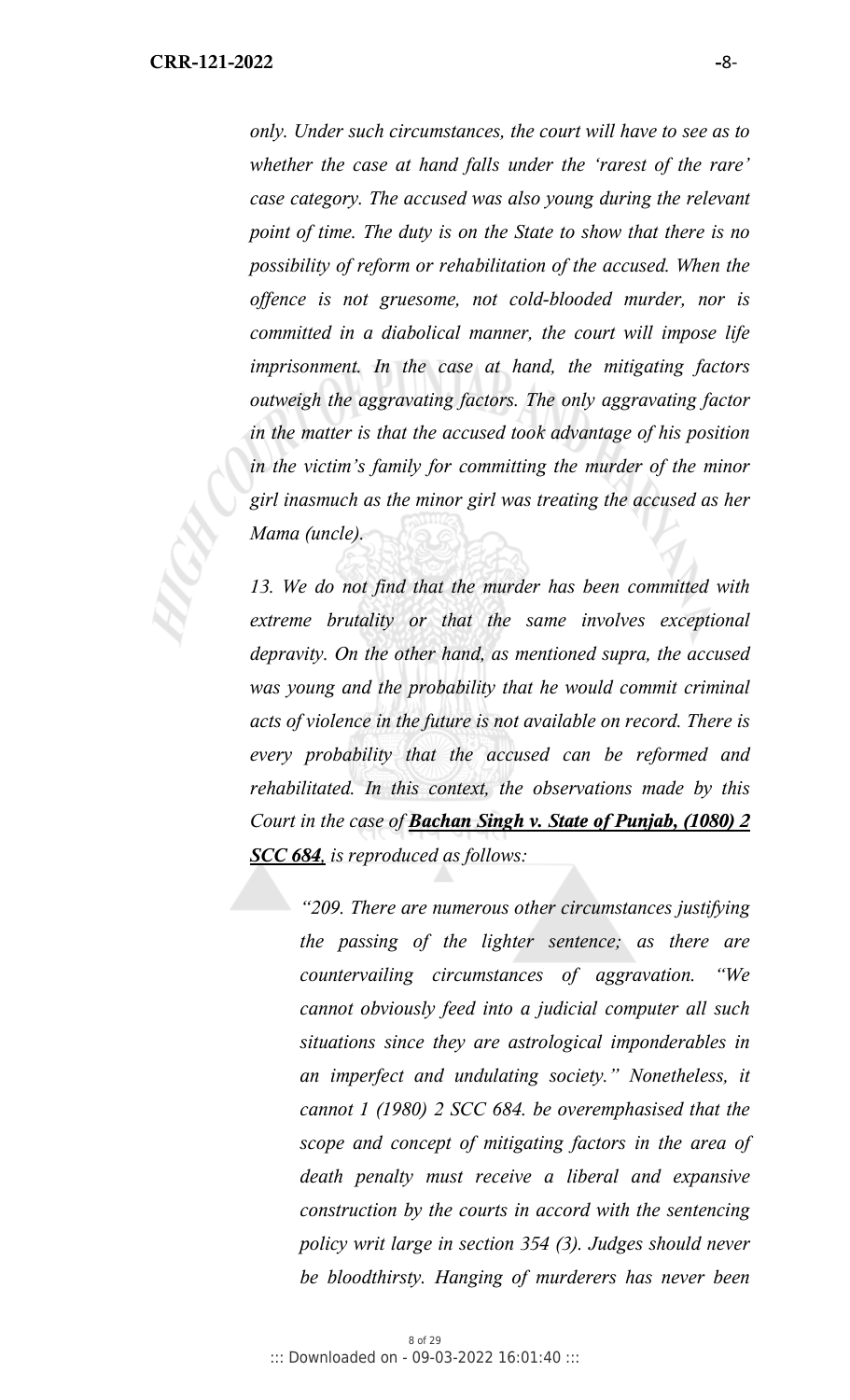*too good for them. Facts and figures, albeit incomplete, furnished by the Union of India, show that in the past, courts have inflicted the extreme penalty with extreme infrequency a fact which attests to the caution and compassion which they have always brought to bear on the exercise of their sentencing discretion in so grave a matter. It is, therefore, imperative to voice the concern that courts, aided by the broad illustrative guidelines indicated by us, will discharge the onerous function with evermore scrupulous care and humane concern, directed along the highroad of legislative policy outlined in Section 354 (3), viz., that for persons convicted of murder, life imprisonment is the rule and death sentence an exception. A real and abiding concern for the dignity of the human life postulates resistance to taking a life through law's instrumentality. That ought not to be done save in the rarest of rare cases when the alternative option is unquestionably foreclosed."* 

*14. Be that as it may, since the offence of rape is not proved and as the offence of murder is proved beyond reasonable doubt, the accused is liable to be convicted for the offence under Section 302 IPC. In view of the aforementioned reasons, the judgment of the Trial Court as well as the High Court convicting the accused for the offences under Sections 3 and 4 of the POCSO Act and imposing capital punishment on him stands set aside. However, for the offence under Section 302 IPC, the accused is sentenced to undergo imprisonment for life. Appeals are partly allowed in the aforesaid terms.* 

12. Learned counsel for the petitioners also placed reliance upon the judgment of a Division Bench in the matter of "*Dalbir Singh versus State of Haryana* reported as *2003 (1) R.C.R (Criminal) 727* to contend that self-serving testimony of a child witness which is un-corroborated in material particulars cannot be accepted and must be evaluated more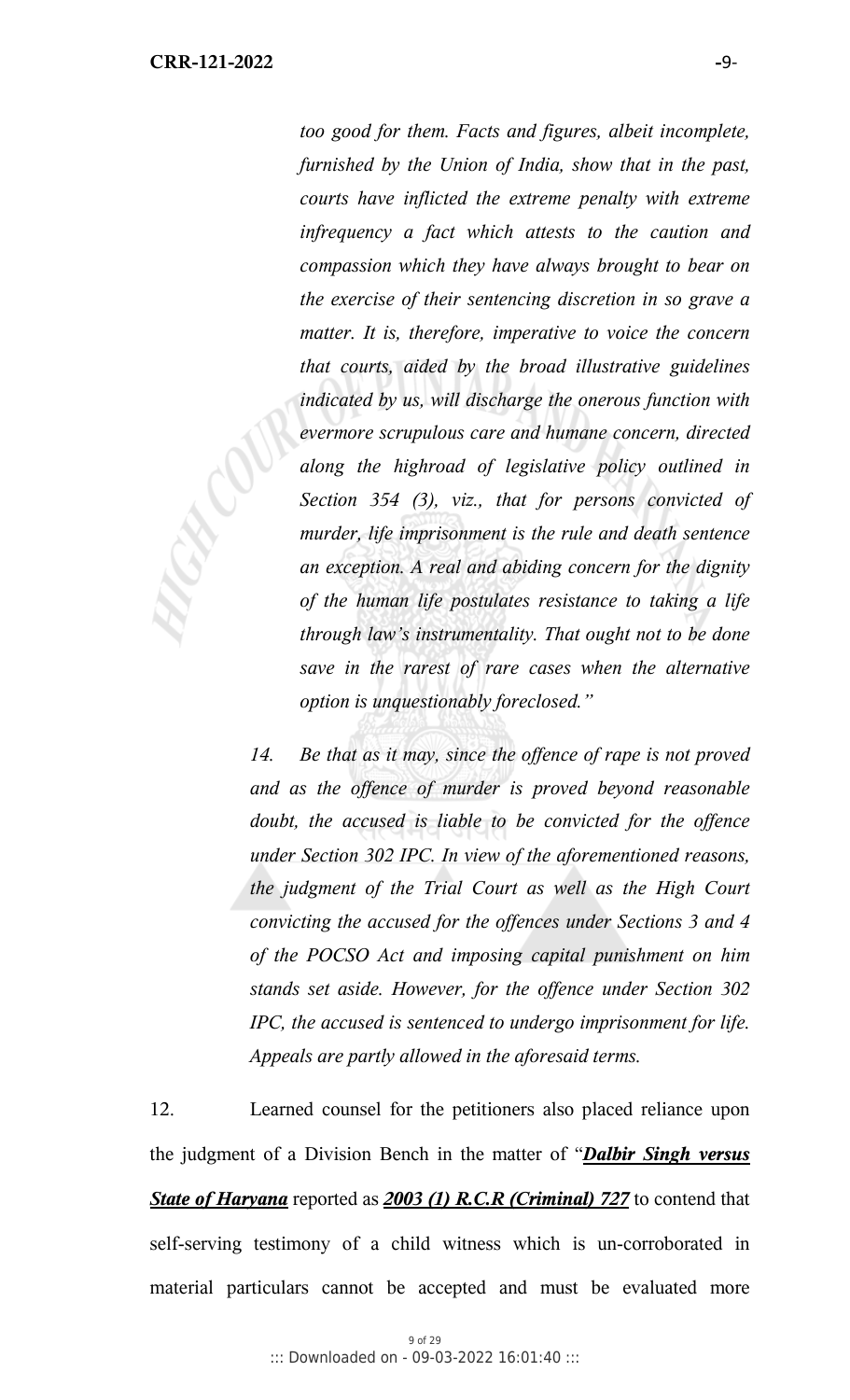#### **CRR-121-2022 -**10-

carefully and with greater circumspection because a child is susceptible to be swayed by what others tell him. Reference was made to the paragraph of the said judgment extracted as under :-

> *"18. The law regarding the testimony of a child witness is well settled. A conviction can be based on the basis of testimony of a child witness. His testimony can be relied on even in the absence of oath, if he understood nature of the questions and gave rational answers thereof. The only precaution, which the Court should bear in mind while assessing the evidence of a child witness is that the witness must be reliable and his or her demeanour must be like any other competent witness and there is no likelihood of being tutored. There is no rule or practice that in very case the evidence of such a witness be corroborated before the conviction can be allowed to stand, but as a rule of prudence the court always finds it desirable to have the corroboration to such evidence from other dependable evidence on record. Before recording the statement of a child witness, the learned trial Court has to satisfy itself that the witness was capable to depose. The testimony of a child witness cannot be rejected simply on the ground that because of his tender age, he was likely to be tutored. It is not the law that if a witness is a child, his evidence shall be rejected even if it is found reliable. The law is that evidence of a child witness must be evaluated more carefully and with greater circumspection because a child is susceptible to be awayed by what others tell him. In the facts and circumstances of the present case, the learned trial Court has rightly believed the testimony of Harjit Singh (PW6) and the necessary precaution has been taken while relying upon his statement. We has also examined the statement of this witness along with other evidence available on the record. The version of the incident, narrated by him, is reliable as the same has been corroborated by other evidence available on the record,*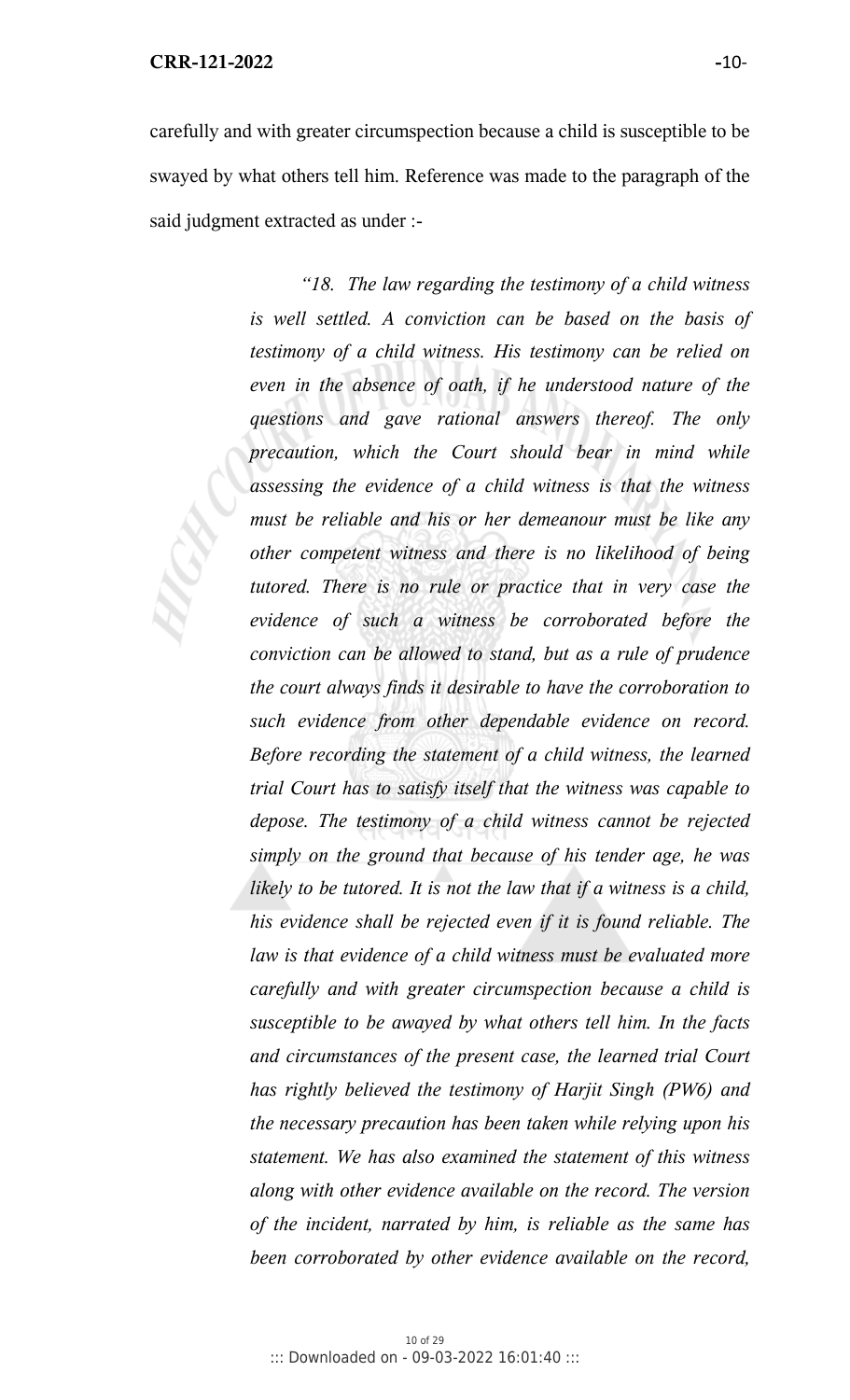*particularly the medical evidence, as discussed in the earlier part of this judgment. Learned counsel for the appellants, while referring to the statement of this witness the Court as PW6 and statement made by him before the police, which is Ex.DA on the record, has pointed out certain contradictions, like that before the police he stated that the quarrel between his mother and accused Dalbir Singh and Karnail Singh took place in the day time, while in the Court, he stated that the quarrel had taken place in the night time; or that before the police, he told the diesel oil was sprinkled on his mother, whereas in the Court, he stated that Kerosene oil was sprinkled; or that in the Court, he stated that accused Gian Singh and Dalbir Singh caught hold of his mother be arms and took her in the room, whereas before the police, he did not mention about the arms. We are of the opinion that these contradictions in the evidence of a child witness are of trivial nature and do not effect the substratum of the prosecution case.*

13. Controverting the arguments advanced by the learned counsel for the petitioners, Mr. Kanwar Sanjiv Kumar, Asstt. A.G. Haryana has stated that the testimony of the child witness cannot be discarded and that the judgment relied upon by the counsel for the petitioners in the matter of "*Dalbir Singh versus State of Haryana (Supra)* rather supports the case of the prosecution. The aforesaid judgment holds that a conviction can be based for the testimony of child witness and that such a testimony can be relied on even in the absence of an oath, provided, the witness understands the nature of questions and gives rational answers to the same. It is contended that the Court had duly recorded its satisfaction when the victim/child witness appeared as PW-11. After satisfying itself that state of mind of the child is mature enough and that he is able to depose rationally, that the statement of the said witness was recorded. As such, the testimony of the victim/child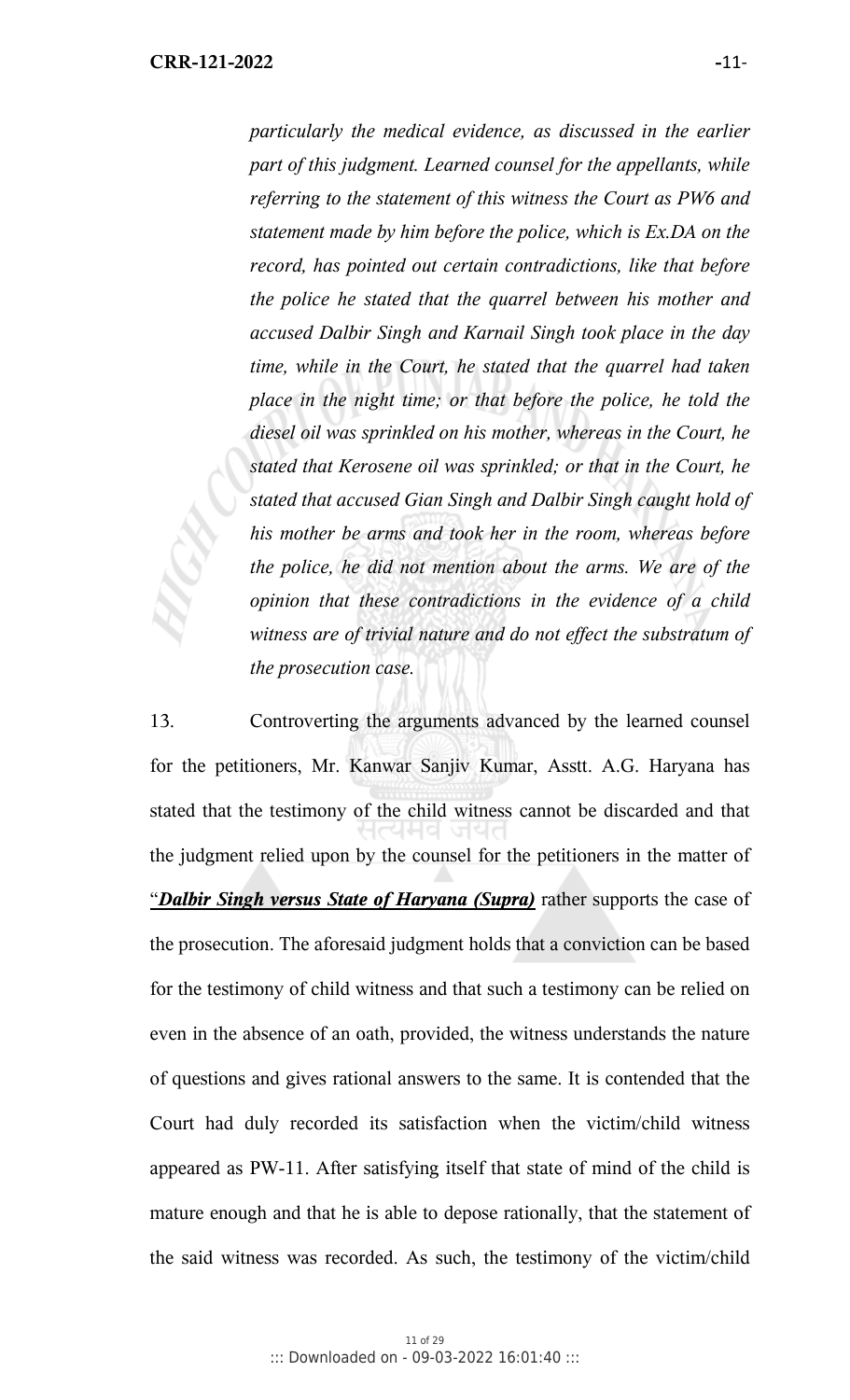witness cannot be disbelieved. It is further argued that the aforesaid Division Bench judgment of the High Court also holds that there is no rule or practice that in every case, the evidence of such a witness ought to be corroborated before a conviction can be allowed to stand. Rather, the same is only a rule of prudence and it is only desirable to seek corroboration of such evidence from other reliable evidence on record. The Courts below having duly evaluated the maturity of the child witness and his ability to give rational answers to the questions recorded their satisfaction about his ability and have taken his statement into consideration. It is also argued that mere absence of any external mark of injury cannot be the basis to discard the testimony of child witness. It is further submitted that the testimony of the witness PW-11 Lakshay wherein it is stated that the petitioners had committed "Wrong Act/Bad Act" should be understood from the ordinary and general understanding of the said phrase from the point of view of a child and it would not be appropriate to apply the yardsticks of a fully grown adult to assess the gravity of the offence and to seek specific and detailed narration of the occurrence to ascertain the ingredients of the offence.

14. Learned State counsel has further placed reliance on the judgment of the Hon'ble Supreme Court and the matter of "*Ganesan versus State represented by its Inspector of Police"* reported as *2020 (10) SCC 573* to submit that when the child witness/victim was mature, trustworthy and reliable, and has been thoroughly and fully cross-examined, conviction can be based on sole evidence of such victim in the case of sexual assault. Reference was also made to the judgment of Hon'ble Supreme Court in the matter of *"State of Himachal Pradesh versus Manga Singh reported as 2019 (16) SCC 759* wherein it was observed that when the evidence of a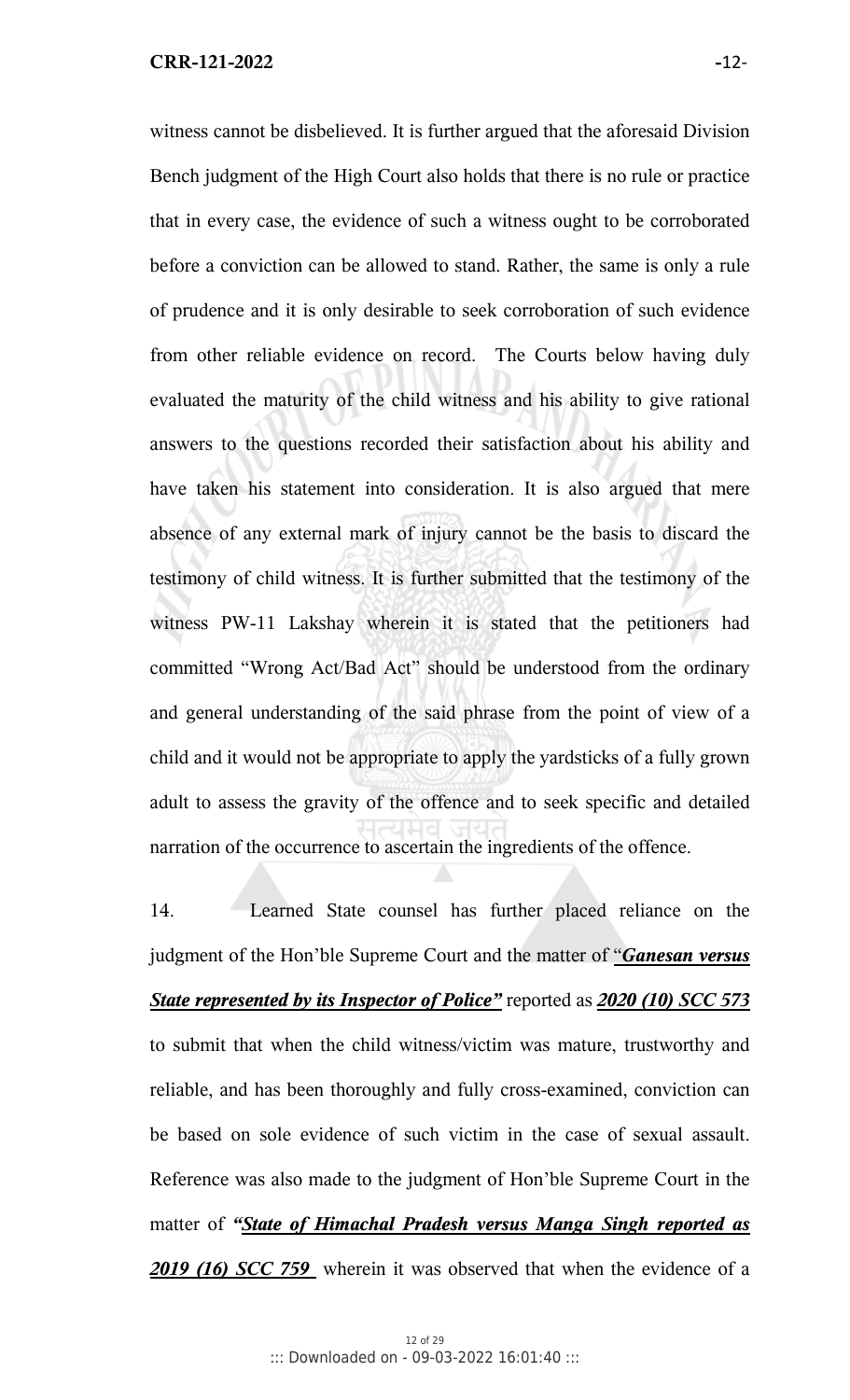victim does not suffer from any basic infirmity and the probabilities factor does not render it unworthy of credence, there is no reason to insist on corroboration except from medical evidence. In such cases, even the solitary testimony of a prosecutrix would be sufficient to base a conviction, if it inspires confidence of the Court. The observation of the Hon'ble Supreme Court relied upon by the learned State counsel is relied as under :-

> *"12. It is well settled by a catena of decisions of the Supreme Court that corroboration is not a sine qua non for conviction in a rape case. If the evidence of the victim does not suffer from any basic infirmity and the 'probabilities factor' does not render it unworthy of credence. As a general rule, there is no reason to insist on corroboration except from medical evidence. However, having regard to the circumstances of the case, medical evidence may not be available. In such cases, solitary testimony of the prosecutrix would be sufficient to base the conviction, if it inspires the confidence of the court."*

15. I have heard learned counsel for the parties and have gone through the record of the case with their assistance.

16. The question which arises for consideration is with respect to the validity and legality of the judgment passed by the Courts below. Before adverting to the merits of the arguments raised by the petitioner, it would be essential-first to refer to the statutory provision contained in The Protection of Children from Sexual Offences Act, 2012. The relevant statutory provisions are extracted as under :-

> *"Section 2 - Definitions (1) In this Act, unless the context otherwise requires,*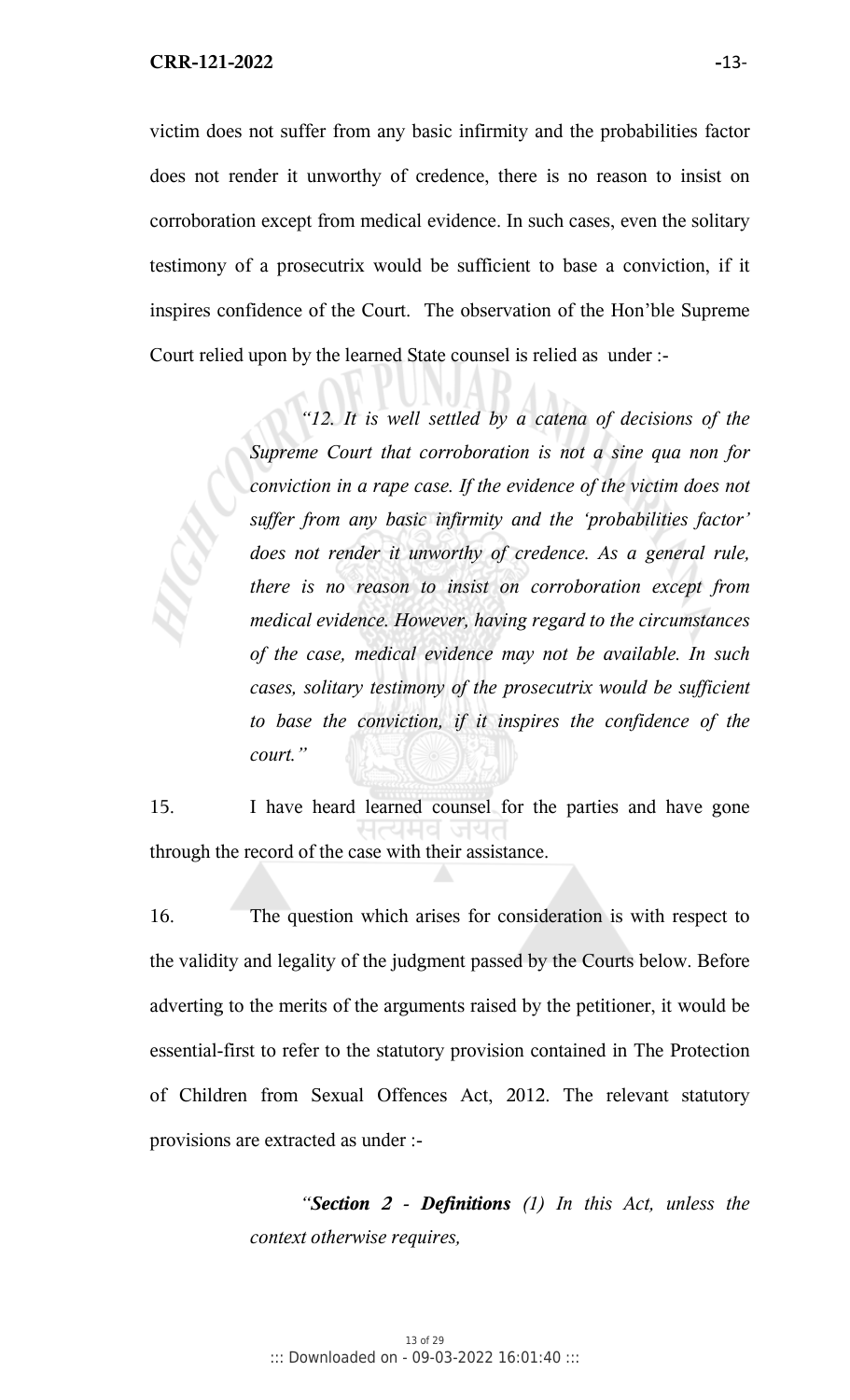*(a) "aggravated penetrative sexual assault" has the same meaning as assigned to it in section 5;* 

*(b) "aggravated sexual assault" has the same meaning as assigned to it in section 9;* 

*Xx xx xx xx xx* 

*(f) "penetrative sexual assault" has the same meaning as assigned to it in section 3;*  ND RAN

*Xx xx xx xx xx xx Xx xx xx xx xx xx* 

*Section 3 - Penetrative sexual assault.- A person is said to commit "penetrative sexual assault" if-* 

- *(a) he penetrates his penis, to any extent, into the vagina, mouth, urethra or anus of a child or makes the child to do so with him or any other person; or*
- *(b) he inserts, to any extent, any object or a part of the body, not being the penis, into the vagina, the urethra or anus of the child or makes the child to do so with him or any other person; or*
- *(c) he manipulates any part of the body of the child so as to cause penetration into the vagina, urethra, anus or any part of body of the child or makes the child to do so with him or any other person; or*
- *(d) he applies his mouth to the penis, vagina, anus, urethra of the child or makes the child to do so to such person or any other person.*

#### *Section 9 - Aggravated sexual assault*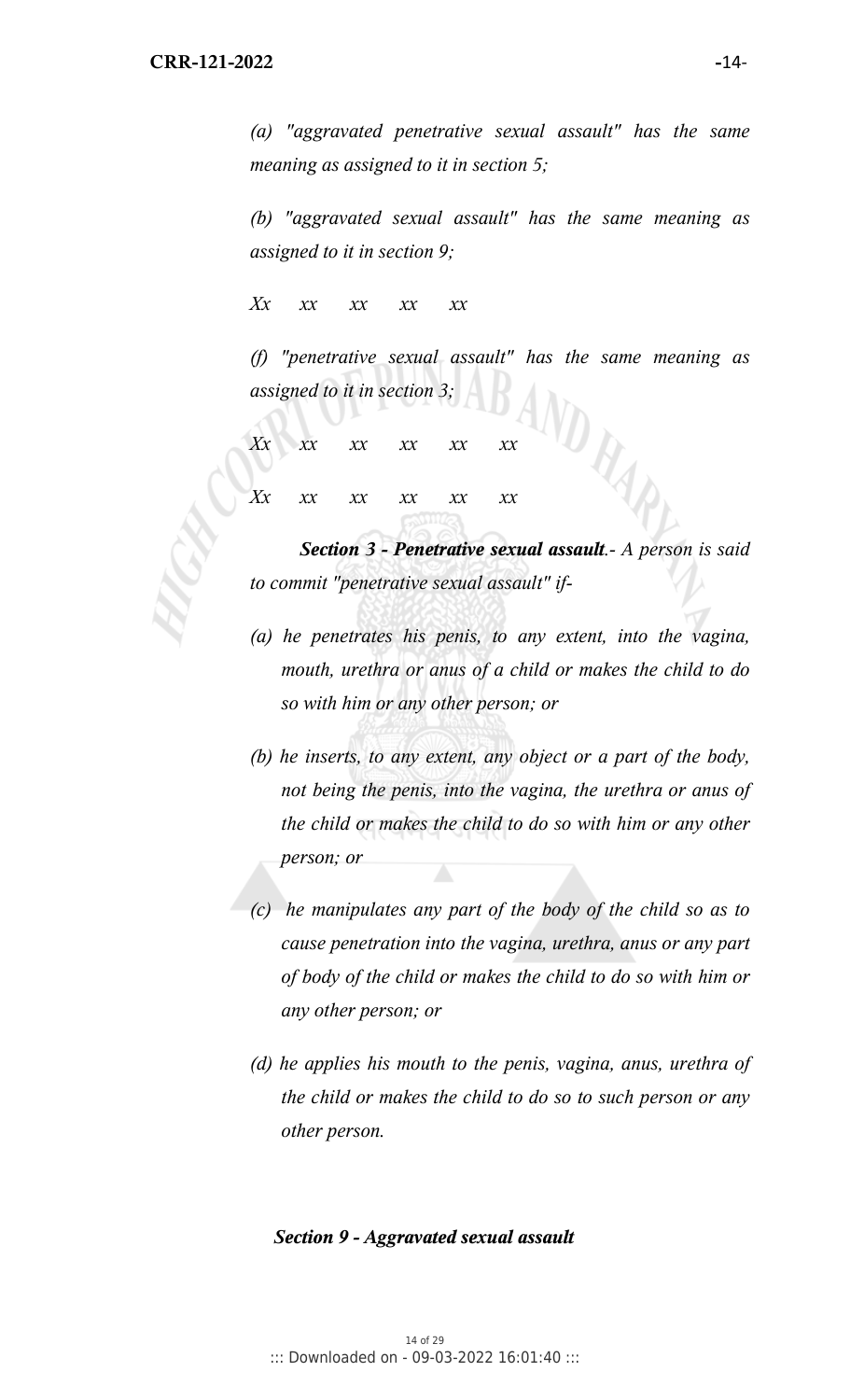*(a) Whoever, being a police officer, commits sexual assault on a child—* 

 *Xxxx xxxx xxxx xxxx xxxx xxxx Xxxx xxxx xxxx xxxx xxxx xxxx* 

 *(m) whoever commits sexual assault on a child below twelve years; or* 

*Section 10 - Punishment for aggravated sexual assault.- Whoever, commits aggravated sexual assault shall be punished with imprisonment of either description for a term which shall not be less than five years but which may extend to seven years, and shall also be liable to fine.*

17. A perusal of the aforesaid provisions shows that the aggravated sexual assault is a distinct offence as compared to penetrative sexual assault. Learned counsel for the petitioners has placed reliance on Section 3 of the POCSO Act which is punishable under Section 4 of the POCSO Act. In the instant case, the petitioners have been convicted for offence under Section 10 of the POCSO Act. The said provision deals with punishment for **aggravated sexual assault** as prescribed under Section 9 of the POCSO Act. Section 9 (m) prescribes that whoever commits sexual assault on a child below 12 years would be liable for having committed aggravated sexual assault. Section 7 of the POCSO Act deals with sexual assault and reads as under :-

> *Section 7 - Sexual Assault.- Whoever, with sexual intent touches the vagina, penis, anus or breast of the child or makes the child touch the vagina, penis, anus or breast of such person or any other person, or does any other act with sexual intent which involves physical contact without penetration is said to commit sexual assault.*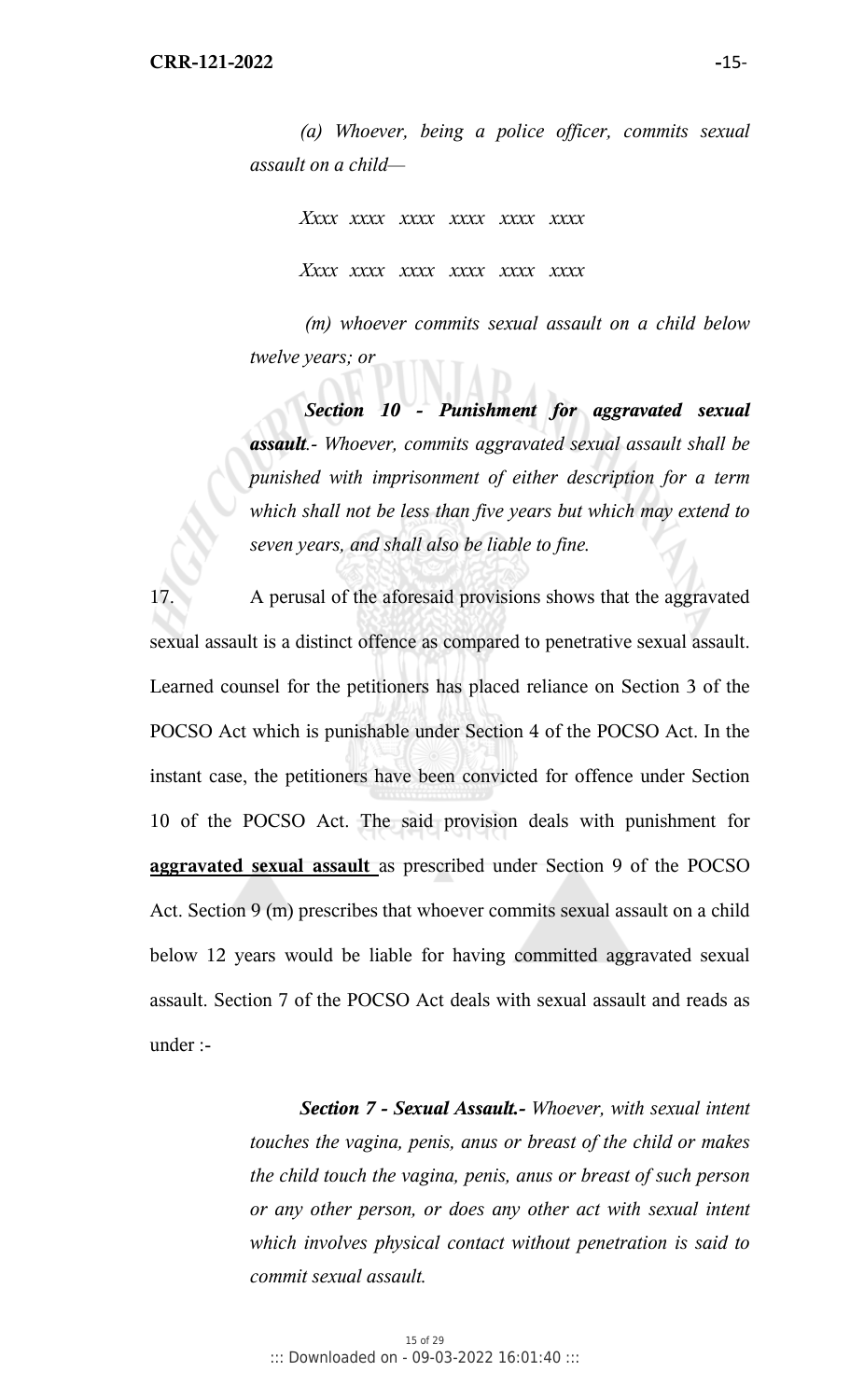18. A conjoint reading of the aforesaid provisions fairly shows that penetration is not *sine qua non* for attracting the penalty of sexual assault. Any act that would involve touching the private parts/genitalia or primary/secondary sexual characteristics of a child with a sexual intent involving physical contact without penetration would amount to a sexual assault. As the victim was about 08 years of age, hence, by operation of Section 9 (m), the offence fell in the category of aggravated sexual assault which is punishable with a term as prescribed under Section 10 of the POCSO Act.

19. A perusal of the testimony of PW-11 establishes that the victim was over-powered by the accused persons and was subjected to Wrong Act/Bad Act. The said witness has been subjected to cross-examination by the defence but the said witness has reiterated having been subjected to Wrong Act/Bad Act by the petitioners and denied all suggestions of false implication. He has also given a detailed description of the circumstances that preceded the occurrence and also the subsequent developments. Reliability and admissibility of the statement of the said witness cannot be discredited merely for want of corroboration through medical evidence especially when the charge is of a non-penetrative sexual assault. There is thus no infirmity in so far as conviction under Section 10 of the POCSO Act is concerned.

20. The same now leads to the conviction for an offence under Section 377 of the IPC, the same reads as under :-

> *377. Unnatural offences.—Whoever voluntarily has carnal intercourse against the order of nature with any man, woman or animal, shall be punished with [imprisonment for*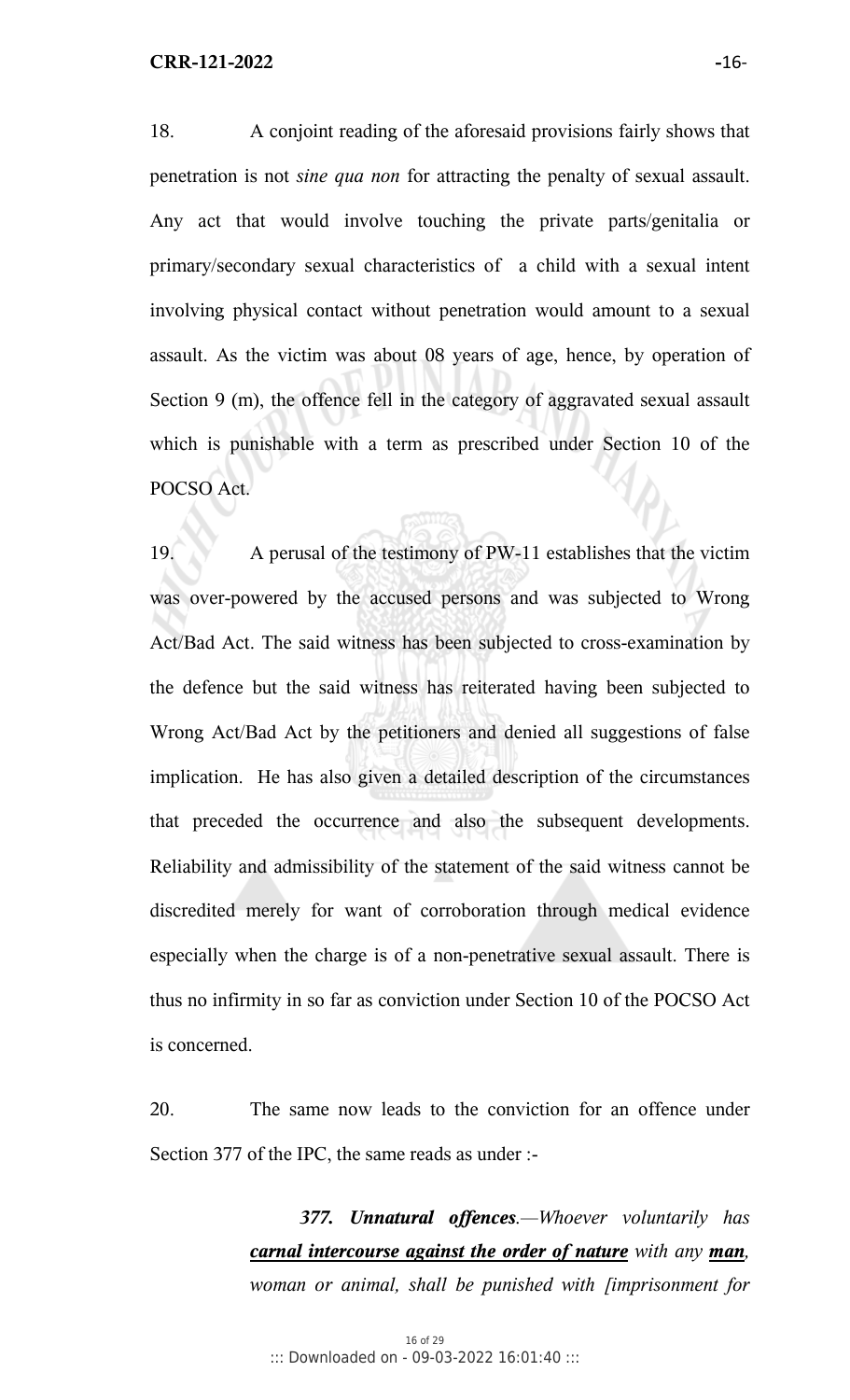*life], or with imprisonment of either description for a term which may extend to ten years, and shall also be liable to fine.* 

# *Explanation.—Penetration is sufficient to constitute the carnal intercourse necessary to the offence described in this section.*

21. The argument of the learned counsel that in the absence of the medical record showing any penetration, the offence under Section 377 of the IPC would not be attracted in view of the explanatory notes is fallacious and is liable to be rejected as the same is not the true import of the Section.

22. The aforesaid explanation is illustrative and prescribes that an incidence of penetration would be sufficient to constitute carnal intercourse. The said explanation cannot be read to assign a meaning that penetration is necessary to constitute carnal intercourse. Section 377 cannot be restricted by use of the word "Penetrative intercourse" when the same has not been specified in the statutory provision. The use of phrase "carnal intercourse" as against "penetrative intercourse" or "sexual intercourse" is a conscious act of the legislature reflecting the clear intent of the legislature to engraft an offence under Section 377 to be separate and different that the offence contemplated against "sexual intercourse". The omission of the legislature is neither negligent nor an outcome of over-sight. It is a conscious and deliberate act considering that Section 375 IPC, prior to its amendment, specifically used the word "Sexual intercourse with a women". Hence, legislature cannot be perceived to be ignorant of the said phrase and has to be presumed to have consciously chosen a different phrase i.e. "Carnal intercourse" with an object and purpose.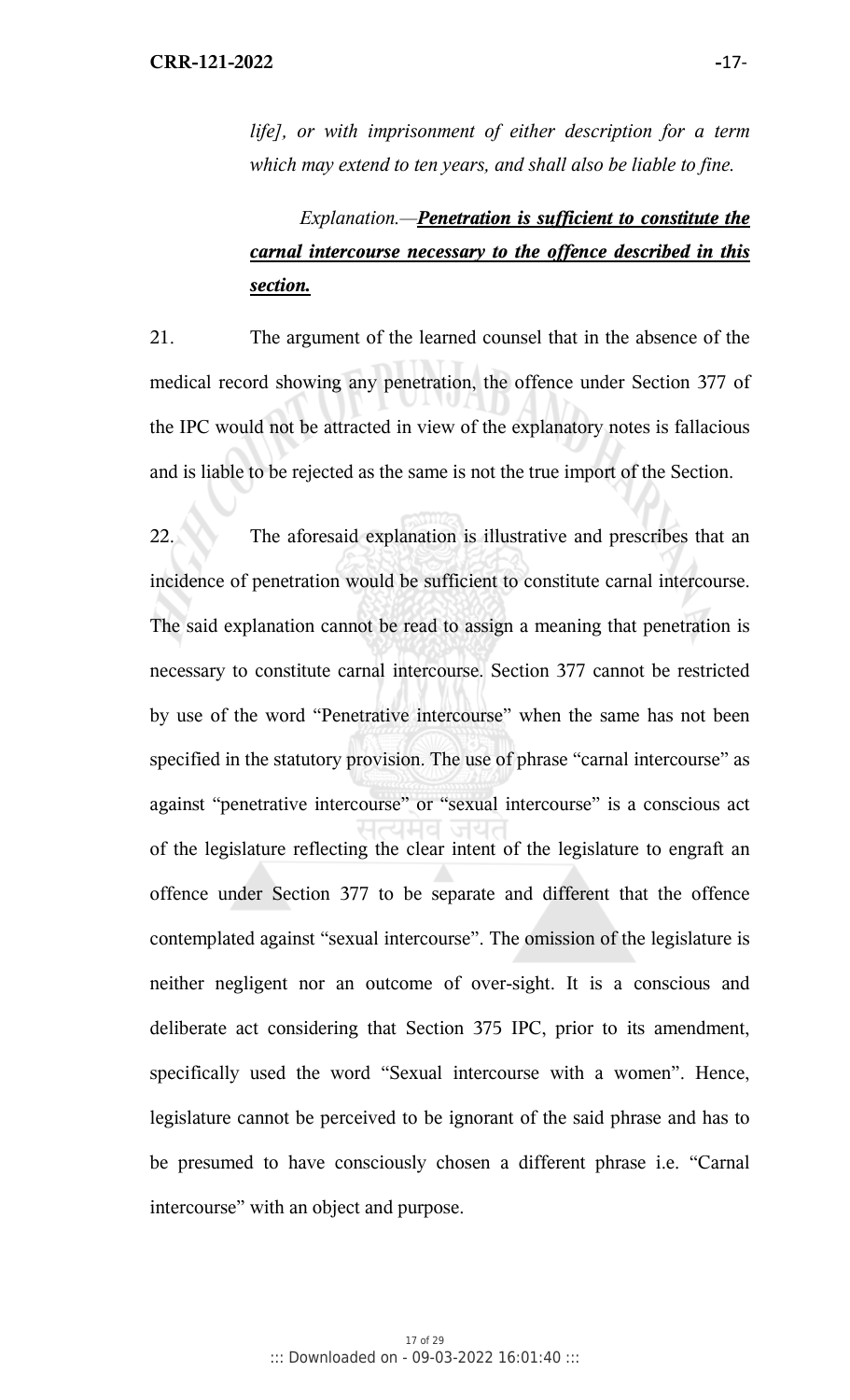23. The word "intercourse" has been defined in legal literature/legal lexicons as under:-

> *The legal lexicons and legal literature define the words 'intercourse', 'sexual' and 'carnal' and those words when used in juxtaposition, in the following way :*

> *i) P. Ramanatha Aiyar's 'Major Law Lexicon' 4th Edition (2010) defines "intercourse", in its widest connotation, as 'social communication between individuals'. Black's Law Dictionary 11th Edition defines "intercourse" as "physical sexual contact, especially involving the penetration of the vagina by the penis";*

> *ii) In the heterosexual context, the judicial connotation given to "sexual intercourse" is penile-vaginal penetration. This connotation is found in Sakshi (supra);*

> *iii) The word "carnal" is understood in P. Ramanatha Aiyar's 'Major Law Lexicon' 4th Edition (2010) to mean anything pertaining to the flesh or to the sensual.*

24. While defining 'carnal intercourse', a Division Bench of the High Court of Delhi has observed in the matter of *Kamal versus State* reported as *2021 SCC online Delhi 5396,* as under :-

> *51. Therefore, in our opinion, 'carnal intercourse against the order of nature' appearing in section 377 must have the following ingredients:*

> *i. it must have to do with flesh and sensuality, namely it must be carnal;*

> *ii. there must be intercourse between individuals, without restricting it only to human-to-human intercourse;*

> *iii. it must involve penetration other than penile-vaginal penetration, since by the very nature, intent and purpose of*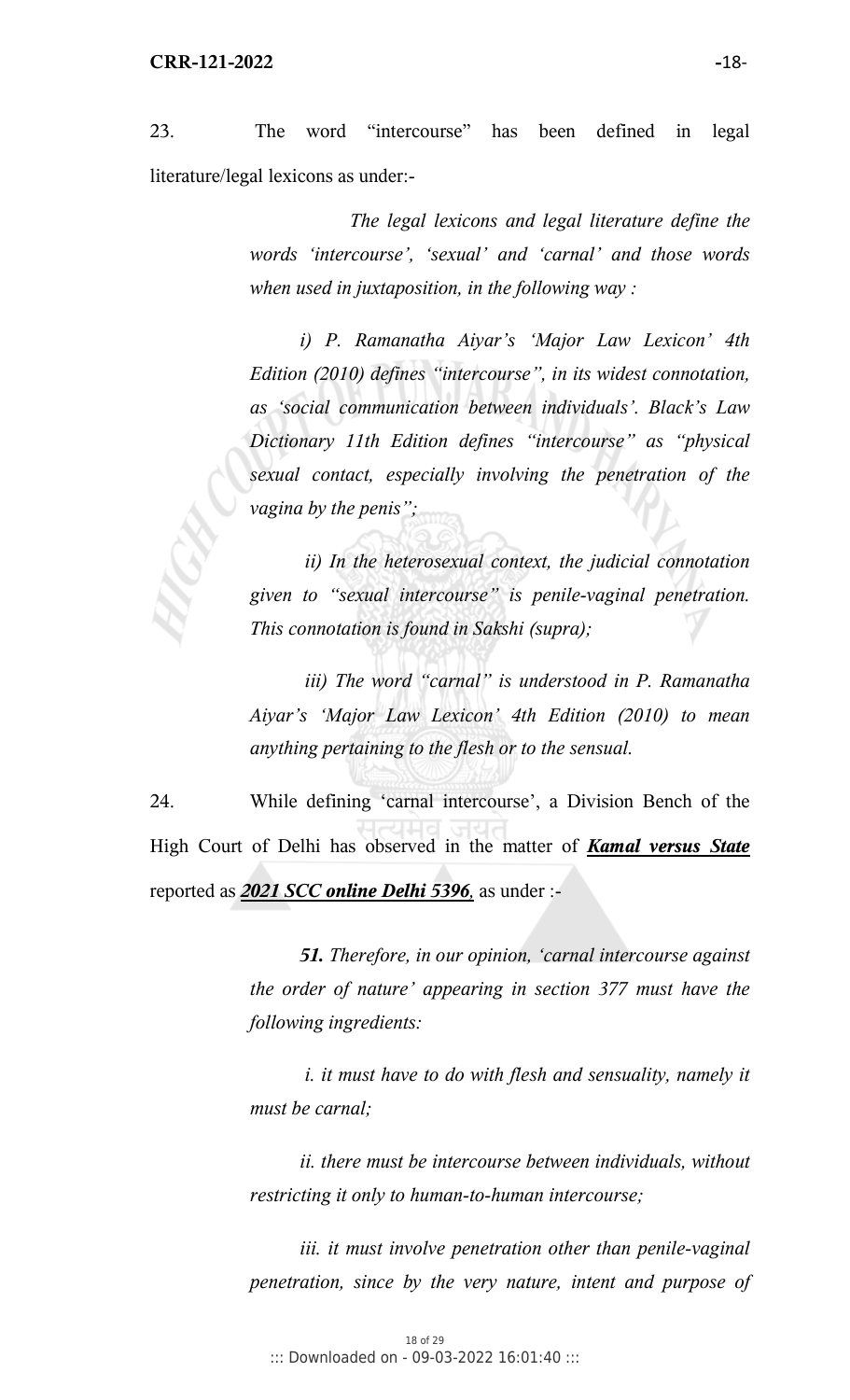*section 377, it must refer to an unnatural act, such as 'penileanal penetration', 'digital penetration' or 'object penetration'.* 

*52. Subject to the requirement of the above ingredients, we however completely agree that attempting to define the phrase 'carnal intercourse against the order of nature' with exactitude is neither possible, and perhaps not even desirable. Accordingly, though we hesitate to give the phrase 'carnal intercourse against the order of nature' any exhaustive meaning, we hold, that as a matter of law, any physical act answering to all the above ingredients, committed upon a minor is per-se 'carnal intercourse against the order of nature'.*

25. It would also be necessary to make a reference to the following extract of the judgment of the matter of Madras High Court in the matter of *Raja versus State represented by Inspector of Police, All Women Police Station Perambular District* passed in *Criminal Appeal No.741 of 2019* decided on 26.07.2021, the relevant paras is extracted as under:

> *18. Though the evidence of P.W.15 doctor who conducted the medical examination on the victim stated that there is no external injury and the doctor who conducted medical examination on the accused in respect of potency test stated that there was no external injury on the private part of the appellant, before the said doctor-P.W.11, a suggestion was also put that while male having sexual forcible sexual contact with 7 years old child, naturally his private part would sustain injury. But it is not hard and fast rule. It depends upon the force he used and also it depends upon the act committed by him. Both the doctor P.W.11 and P.W.15 have stated that there is no external injury either on the private part of the victim or the appellant. But that may not be the sole ground to disbelieve the case of the prosecution and the evidence of the victim. The*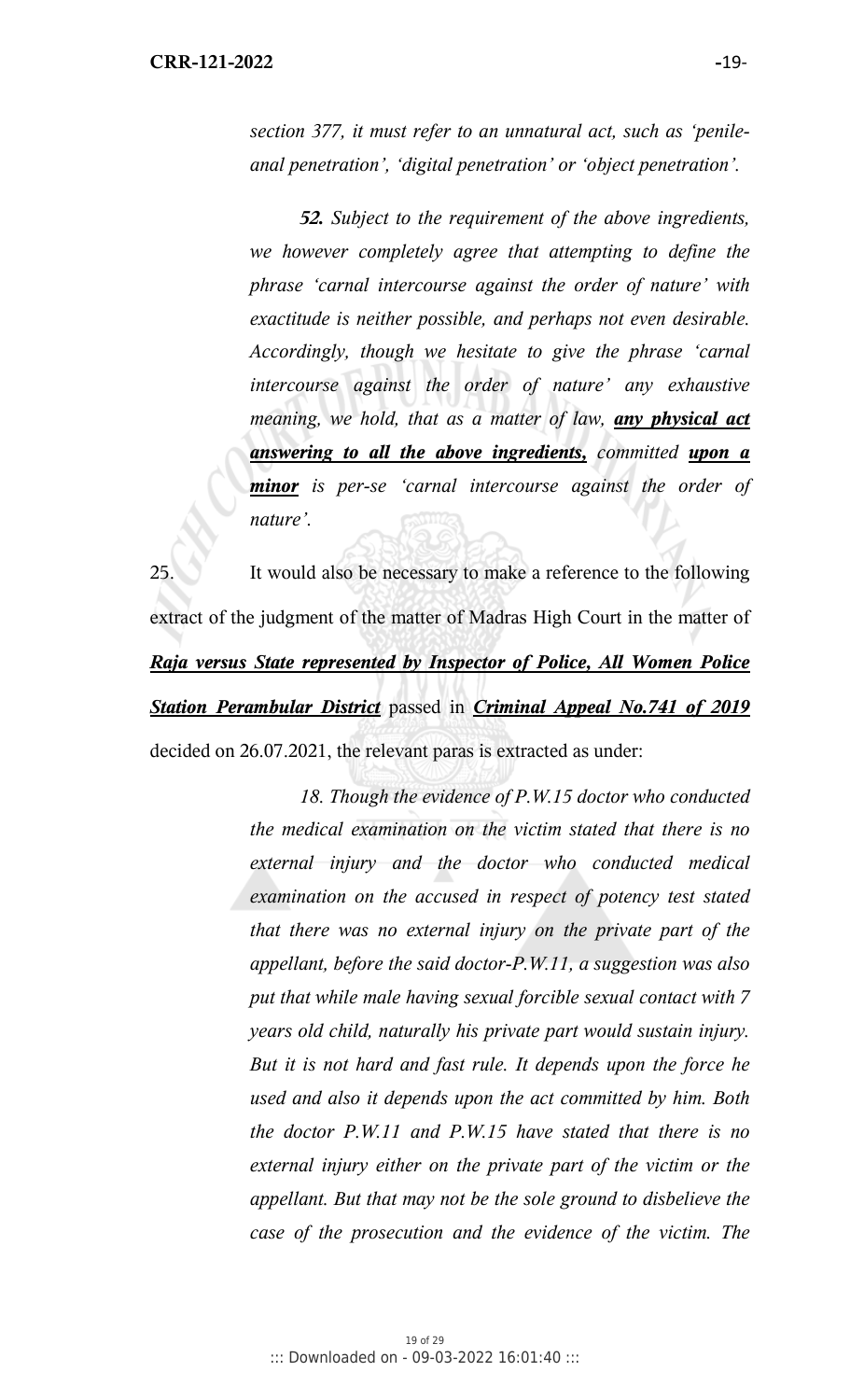*victim has not stated that he forcibly penetrated and she had pain or she sustained injury on any part of her body.* 

 *19. A careful perusal of the statement made before Judicial Magistrate and statement before doctor shows that the appellant took her to bushes which was behind the Ganesha Idol and removed her inner wear and he also removed his inner wear and made her to lie on floor and he laid on her. After some time, he asked her to leave and also threatened not to reveal to anybody and she left the place and got her clothe wet. Therefore, mere injury not sustained by either the appellant or the victim may not be the ground to disbelieve the case of the prosecution and the evidence of the victim. Therefore, the opinion of the doctors also not conclusive proof and will not be helpful to take a different view.* 

 *27. As far as non appearance of the injury on the private part of the appellant and the victim is concerned, P.W.11 and 15 have clearly stated that there is no injury. But a careful reading of the evidence of the victim, previous statement of the victim, would prove the case of the prosecution beyond all reasonable doubts and hence non-presence of the injuries is not fatal to the case of the prosecution.*

26. In another case of the Madras High Court i.e. *Criminal Appeal No. 267 of 2021* titled as *"Premkumar versus State represented by the Inspector of Police, All Women Police Station, Mayiladuthural"* decided on 25.10.2021, the High Court of Madras observed as under:

> *13. In the present case on hand, there is no eye witness except the victim child, who was 10 years at the time of occurrence and while recording the statement under Section 164 of Cr.P.C. and when the prosecution cross examine the victim child, she has clearly spoken about the incidents and the manner in which the offence committed by the appellant, which is cogent, consistent and natural and hence this Court does not*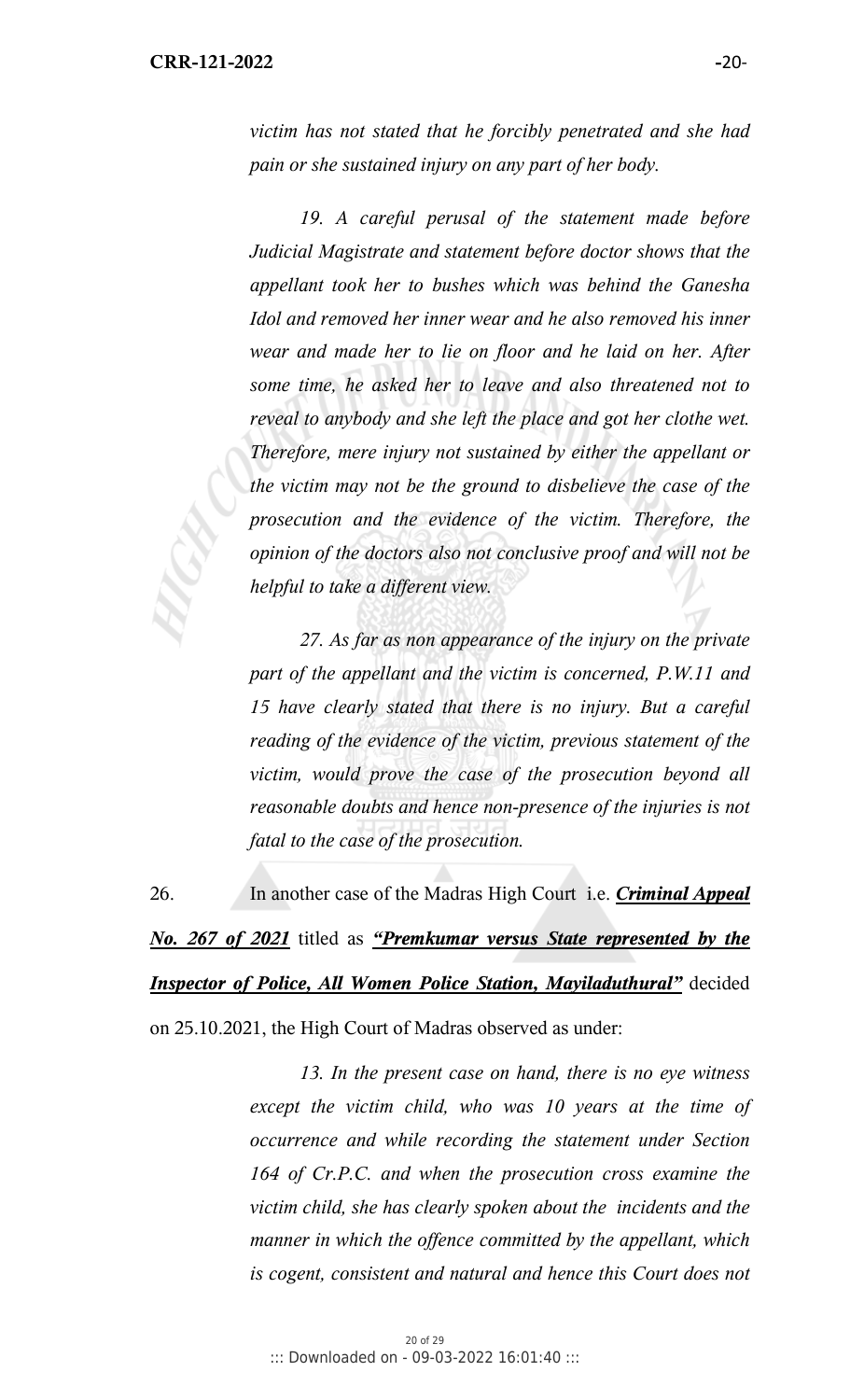*finds any reason to disbelieve or discord the evidence of the victim child. Even though, the victim and the other witnesses turned hostile, the victim, during cross examination by the prosecution has clearly stated that the accused has committed the sexual assault. It is settled proposition of law that the evidence of the hostile witness would not be totally rejected. If spoken in favour of the prosecution or the accused are required to be subjected to close scrutiny and the portion of the evidence which is consistent with the case of the prosecution or defence can be relied upon. In the absence of any valid reason to disbelieve the evidence of the victim, this Court finds that the evidence of the victim child inspires the confidence of the Court. On a careful reading of the evidence of the victim child, this Court finds no reason to disbelieve the same. On reading of the entire materials, this Court is of the view that the prosecution has proved its case beyond all reasonable doubt. The learned trial Judge has rightly appreciated the evidence of the prosecution witnesses in a right perspective and convicted the appellant accordingly, in which this Court does not find any perversity.* 

27. As per the Concise Oxford Dictionary the word "Intercourse" means 'sexual connection'. In order to determine as to whether there is intercourse or not, what is to be considered is whether the visiting organ is enveloped at least partially by a visiting organism. Similarly, the word "Penetrate" has been defined in the concise Oxford dictionary "Find access into or through, pass through" as noticed in the matter of "*State of Kerala versus Kundumkara Govindum"* the relevant paras is extracted as under:

> *18. Even if I am to hold that there was no penetration into the vagina and the sexual acts were committed only between the thighs, I do not think that the respondents can escape conviction under Section 377 of the Penal Code. The counsel of the respondents contends (in this argument the*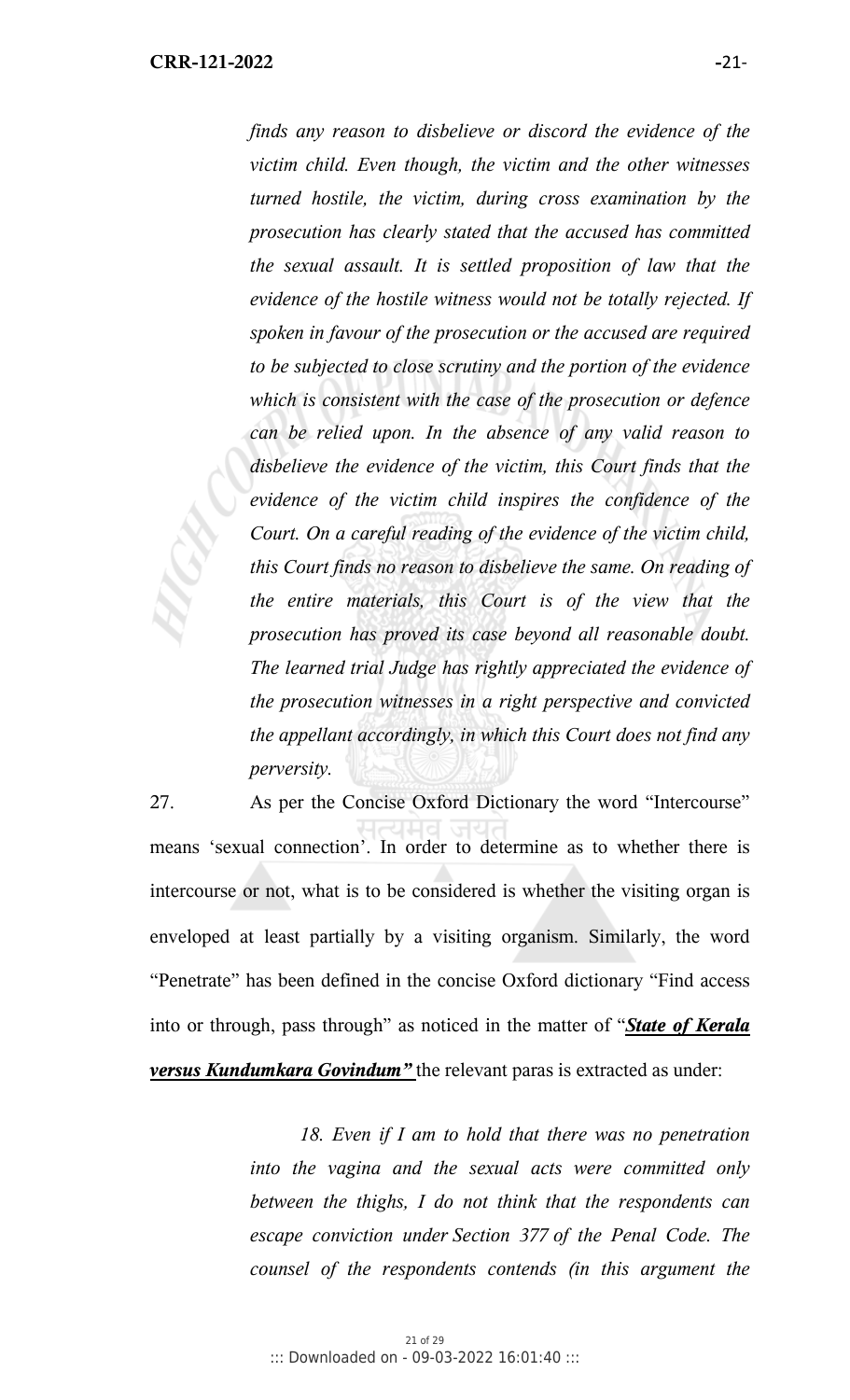*Public Prosecutor also supports him) that sexual act between the thighs is not intercourse. The argument is that for intercourse there must be encirclement of the male organ by the organ visited; and that in the case of sexual act between the thighs, there is no possibility of penetration.* 

 *19. The word 'intercourse' means 'sexual connection' (Concise Oxford Dictionary). In Khanu v. Emperor AIR 1925 Sind 286, the meaning of the word 'intercourse' has been considered: And to decide whether there is intercourse or not. what is to be considered is whether the visiting organ is enveloped at least partially by the visited organism. In intercourse between the thighs, the visiting male organ is enveloped at least partially by the organism visited, the thighs: the thighs are kept together and tight.* 

 *20. Then about penetration. The word 'penetrate' means in the concise Oxford Dictionary 'find access into or through, pass through.' When the male organ is inserted between the thighs kept together and tight, is there no penetration? The word 'insert' means place, fit, thrust.' Therefore, if the male organ is 'inserted' or 'thrust' between the thighs, there is 'penetration' to constitute unnatural offence.* 

 *21. Unnatural offence is defined in Section 377 of the Penal Code; whoever voluntarily has carnal intercourse against the order of nature with any man, woman or animal commits unnatural offence. The act of committing intercourse between the thighs is carnal intercourse against the order of nature. Therefore committing intercourse by inserting the male organ between the thighs of another is an unnatural offence. In this connection, it may be noted that the act in Section 376 is "sexual inter, course" and the act in Section 377 is carnal intercourse against the order of nature."* 

 *22. The position in English law on this question has been brought to my notice. The old decision of Rex v. Samuel Jacobs*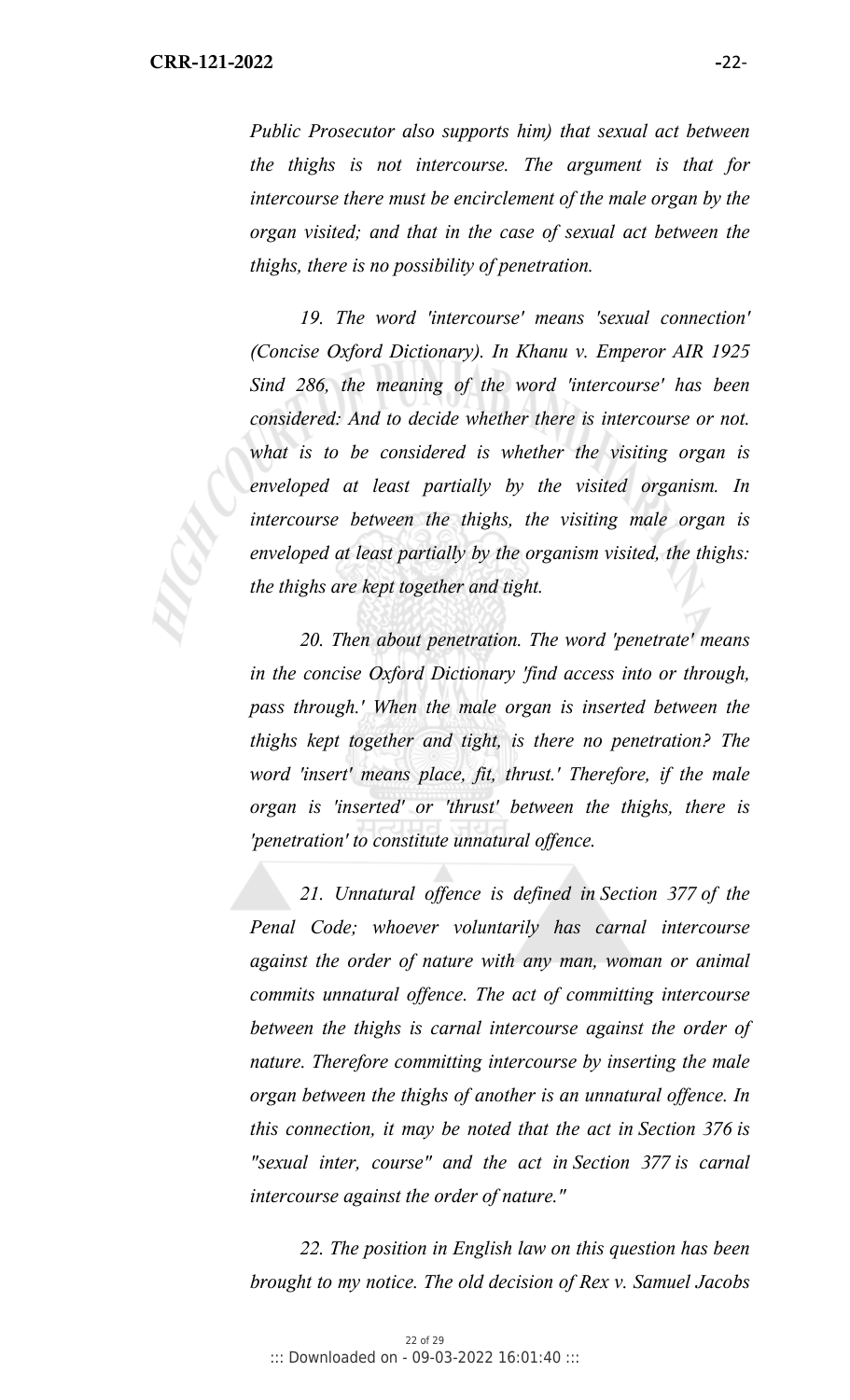*(1817) Russ & Ry 381 CCE lays down that penetration through the mouth does not amount to the offence of sodomy under English law. The counsel therefore argues that sexual intercourse between the thighs cannot also be an offence under Section 377 of the Penal Code. In Sirkar v. Gula Mythien Pillai Chaithu Maho. mathu, 1908 TLR Vol XIV Appendix 43, a Full Bench of the Travancore High Court held that having connection with a person in the mouth was an offence under Section 377 of the Penal Code. In a short judgment, the learned Judges held that it was unnecessary to refer to English Statute Law and English text books which proceeded upon an interpretation of the words sodomy, buggery and bestiality; and that the words used in the Penal Code were very aim pie and died enough to include all acts against the order of nature. My view on the question is also that the words of Section 377 are simple and wide enough to include any carnal intercourse again tithe order of nature within its ambit. Committing intercourse between the thighs of another is carnal inter, course against the order of nature.* 

28. From a perusal of the aforesaid pronouncements as well as the understanding of the word "Carnal intercourse", it is evident that in order to attract Section 377, the Act in question must have to do with flesh and sensuality and that the same must involve penetration other than penilevaginal penetration. The contention of the petitioners is restricted only to one of the aspects of the scope of Section 377 i.e. sodomy, which is a term used for anal intercourse and is derived from the Old Testament story of Sodom and Gomorrah. The suggestive interpretation of the petitioner that Section 377 IPC cannot be attracted but for occurrence of an eventuality where there is an anal penetration does not find support in the statute.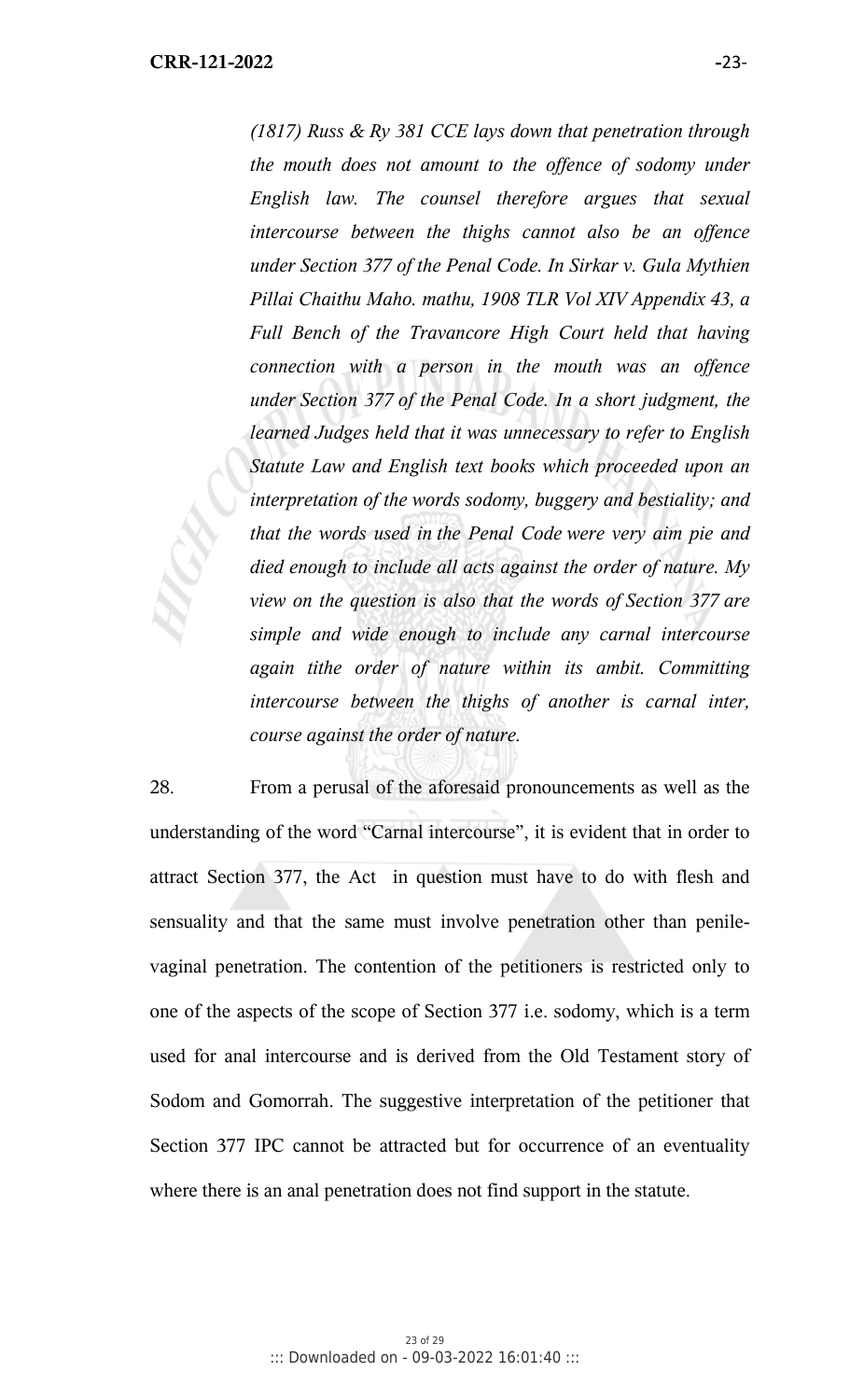29. A comparative examination of the definition of rape as contemplated under Section 375 of the IPC as well as the provision contained under Section 377 of the IPC also shows another significant difference. Whilst Section 375 prescribes the act to involve both the genders i.e. male and female, no such requirement is prescribed under Section 377. The very fact that Section 377 was intended to be gender neutral, the legislature mandated it to be attracted only in the event of a penetration, other than what is contemplated under Section 375 IPC. The offence under Section 377 IPC may also be attracted against two women where the element of penetration, as projected by the learned counsel for the petitioners, may not be a possible eventuality. Thus, the argument of the petitioners does not fall in tandem with the statutory mandate.

30. Hence, Section 377 can be attracted even in a situation where the penetration happens to be on any other part of the body of a victim, the predominant intent in the commission of the Act, however, has to be sexual. Hence, the argument of the petitioners that conviction is bad for want of any external mark of injury around the body of the victim is liable to be rejected as not being well founded. The judgments of Courts below thus cannot be held to be perverse on the said count.

31. Having held so, it would now be essential to refer to the aspect of absence of injury on the person of the victim. The Hon'ble Supreme Court had held in the matter of *"Vijay @ Chinni versus State of Madhya Pradesh",* bearing *Criminal Appeal No. 660 of 2008* decided on 27.07.2010 that absence of injury or mark of violence on the person of victim is inconsequential. The same would occur in the event of a violent resistance. However, where the victim is a minor or has surrendered to the inevitable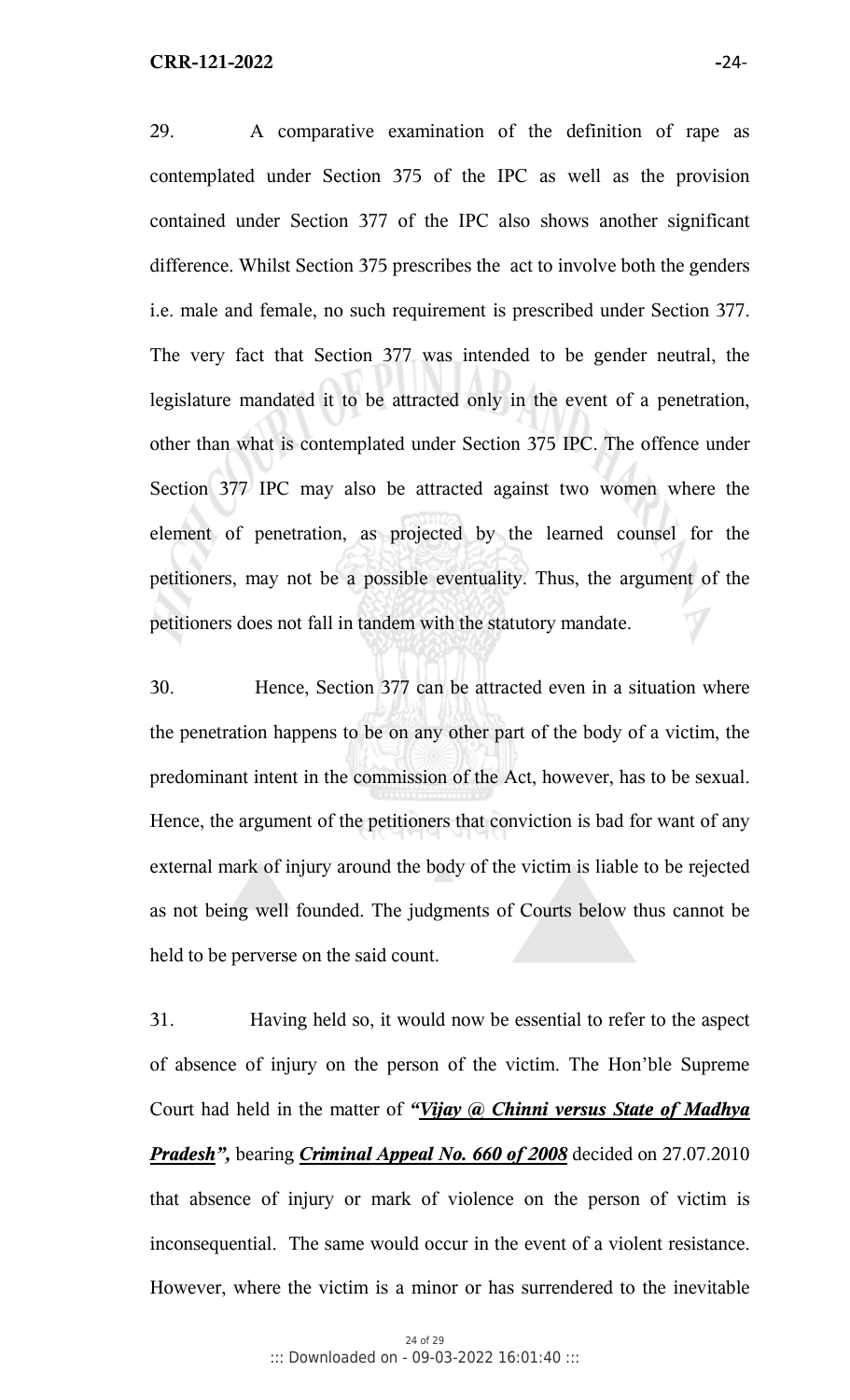due to sheer timidity, there may be a possibility of the victim not suffering any injury. The observations as recorded by the Hon'ble Supreme Court are reproduced as under:

> *26. In the case of Gurcharan Singh Vs. State of Haryana AIR 1972 SC 2661, this Court has held that "the absence of injury or mark of violence on the private part on the person of the prosecutrix is of no consequence when the prosecutrix is minor and would merely suggest want of violent resistance on the part of the prosecutrix. Further absence of violence or stiff resistance in the present case may as well suggest helpless, surrender to the inevitable due to sheer timidity. In any event, her consent would not take the case out of the definition of rape."*

32. The victim in the instant case happens to be a child of 08 years of age who was allegedly over-powered by 03 boys of a bigger age and under the said circumstances it may not be likely to assume that the victim was in any position to offer a challenge or resistance to the perpetrators of the offence. Besides, there is no stand taken by the prosecution that the victim had violently resisted the petitioners and in the absence of any such stand of the prosecution, and any such suggestion having been put-forth to the witness while being subjected to cross-examination in defence, the testimony of the victim cannot be disbelieved solely on the ground of absence of any marks of external injury. The submissions thus advanced on behalf of the counsel for the petitioners that offence under Section 377 of the IPC and/or Section 10 of the POCSO Act are not made out, is dispelled and is liable to be rejected.

33. It is thus held that the order of conviction passed by the Courts below for offences under Section 377 IPC and Section 10 of the POCSO Act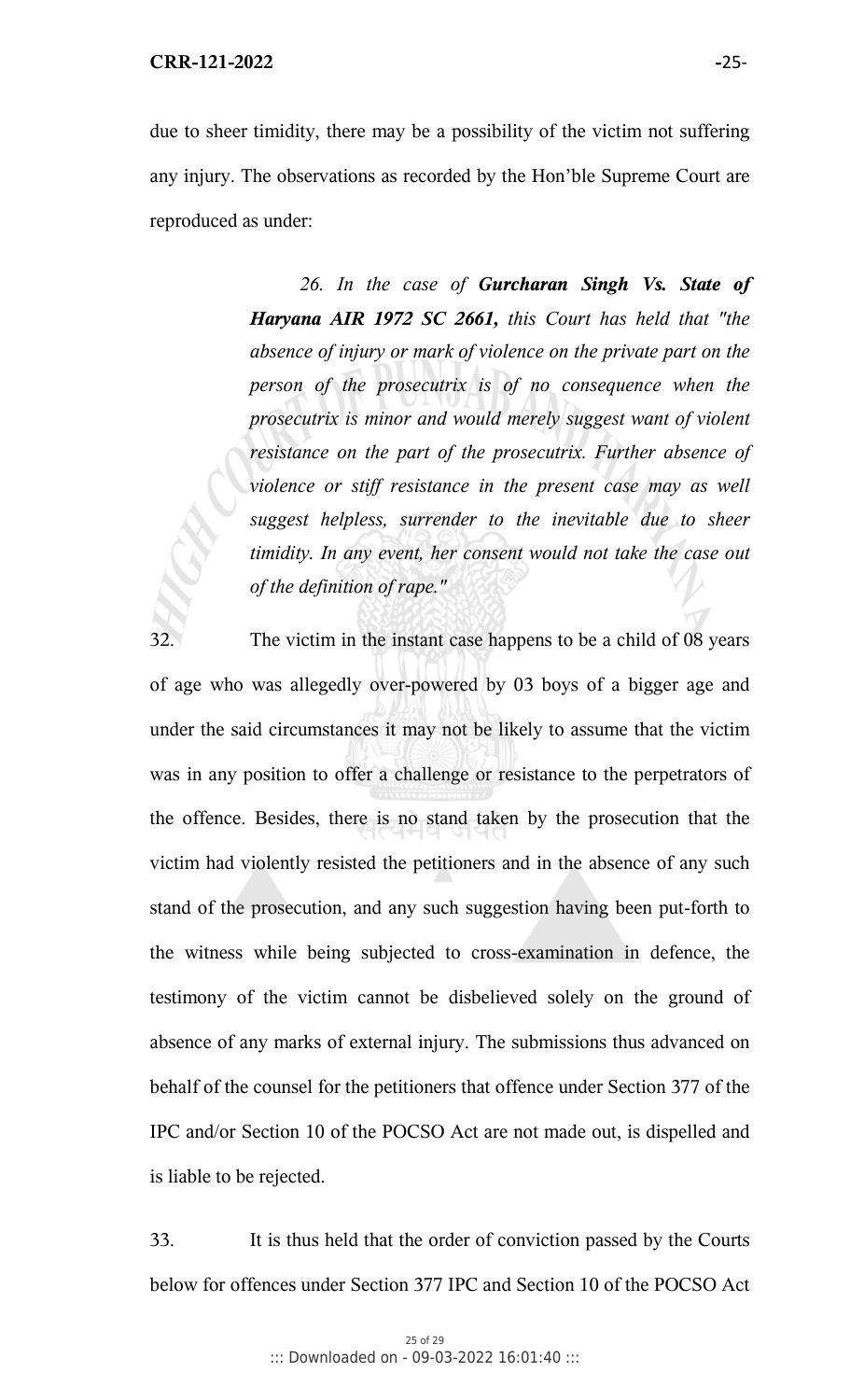is valid, legal and in accordance with law and does not suffer any illegality, infirmity or perversity.

34. Now, referring to the parting plea of the petitioners for taking a lenient view against the petitioners, it would be essential to refer to the objects and reasons of the POCSO Act. A reference to the same was made also in the judgment of "*Eera versus State (NCT Delhi)"* reported as (*2017) 15 SCC 133* and the same reads as under:-

> *20. The purpose of referring to the Statement of Objects and Reasons and the Preamble of the Pocso Act is to appreciate that the very purpose of bringing a legislation of the present nature is to protect the children from the sexual assault, harassment and exploitation, and to secure the best interest of the child. On an avid and diligent discernment of the Preamble, it is manifest that it recognises the necessity of the right to privacy and confidentiality of a child to be protected and respected by every person by all means and through all stages of a judicial process involving the child. Best interest and wellbeing are regarded as being of paramount importance at every stage to ensure the healthy physical, emotional, intellectual and social development of the child. There is also a stipulation that sexual exploitation and sexual abuse are heinous offences and need to be effectively addressed. The Statement of Objects and Reasons provides regard being had to the constitutional mandate, to direct its policy towards securing that the tender age of children is not abused and their childhood is protected against exploitation and they are given facilities to develop in a healthy manner and in conditions of freedom and dignity. There is also a mention which is quite significant that interest of the child, both as a victim as well as a witness, needs to be protected. The stress is on providing child friendly procedure. Dignity of the child has been laid immense emphasis in the*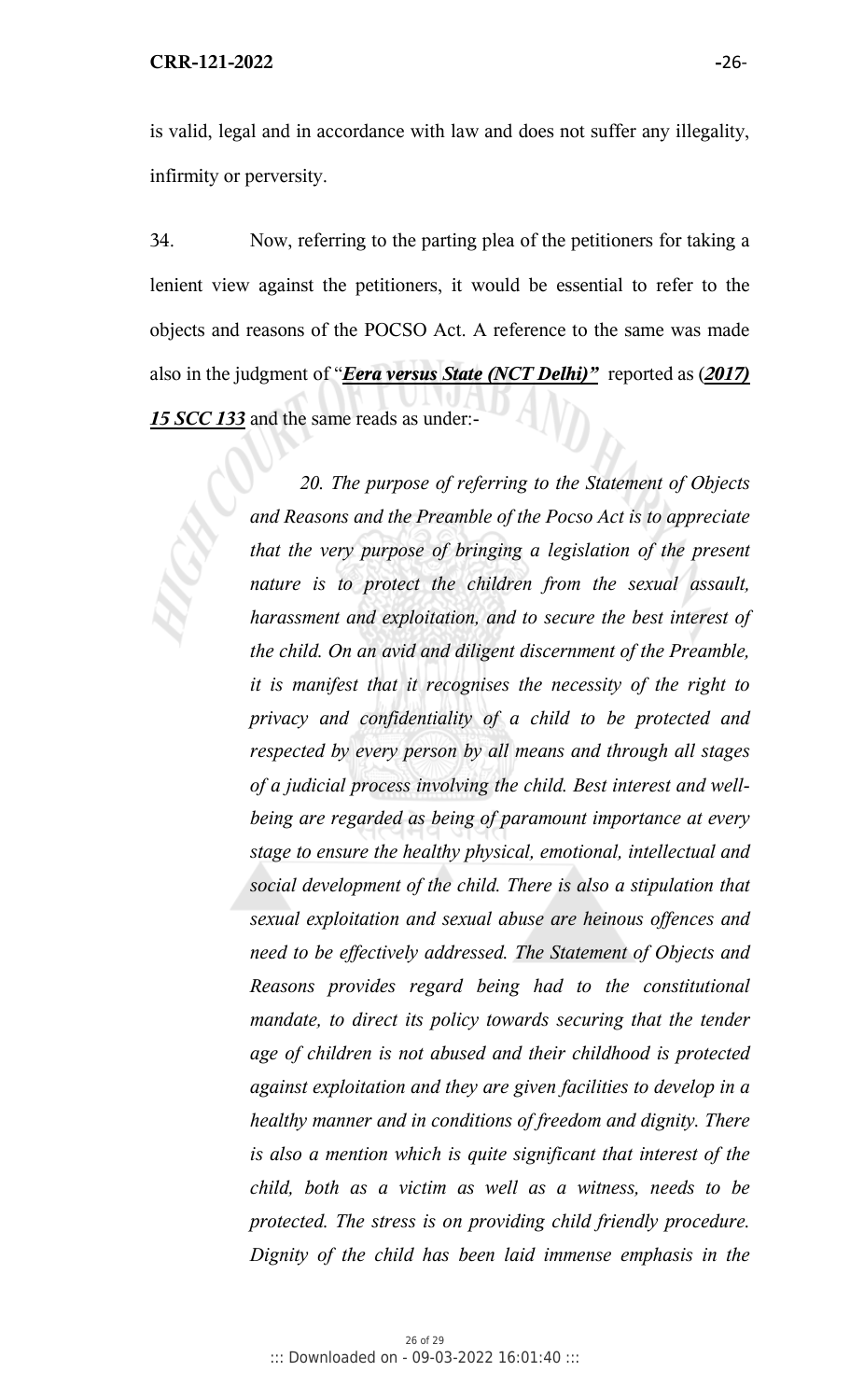*scheme of legislation. Protection and interest occupy the seminal place in the text of the Pocso Act."* 

35. Further, the Hon'ble Supreme Court, in the matter of *Nawabuddin versus State of Uttrakhand* bearing *Criminal Appeal No. 144 of 2022* decided on 08.02.2022 recorded as under:-

> *9.3 As it can be seen from the Statement of objects and reasons of the POCSO Act since the sexual offences against children were not adequately addressed by the existing laws and a large number of such offences were neither specifically provided for nor were they adequately penalised, the POCSO Act has been enacted to protect the children from the offences of sexual assault, sexual harassment and pornography and to provide for establishment of special courts for trial of such offences and for matters connected therewith and incidental thereto.*

> *9.4 At this stage, it is required to be noted that the POCSO Act has been enacted keeping in mind Article 15 and 39 of the Constitution of India. Article 15 of the Constitution, inter alia, confers upon the State powers to make special provision for children. Article 39, inter alia, provides that the State shall in particular direct its policy towards securing that the tender age of children are not abused and their childhood and youth are protected against exploitation and they are given facilities to develop in a healthy manner and in conditions of freedom and dignity. To achieve the goal as per Article 15 and 39 of the Constitution, the legislature has enacted the Protection of Children from Sexual Offences Act, 2012.*

> *9.5 As noted in the Statement of objects and reasons, as per the United Nations Convention on the Rights of Children, to which India is a signatory to the treaty, the State Parties to undertake all appropriate national, bilateral and multilateral measures to prevent (a) the inducement or coercion of a child*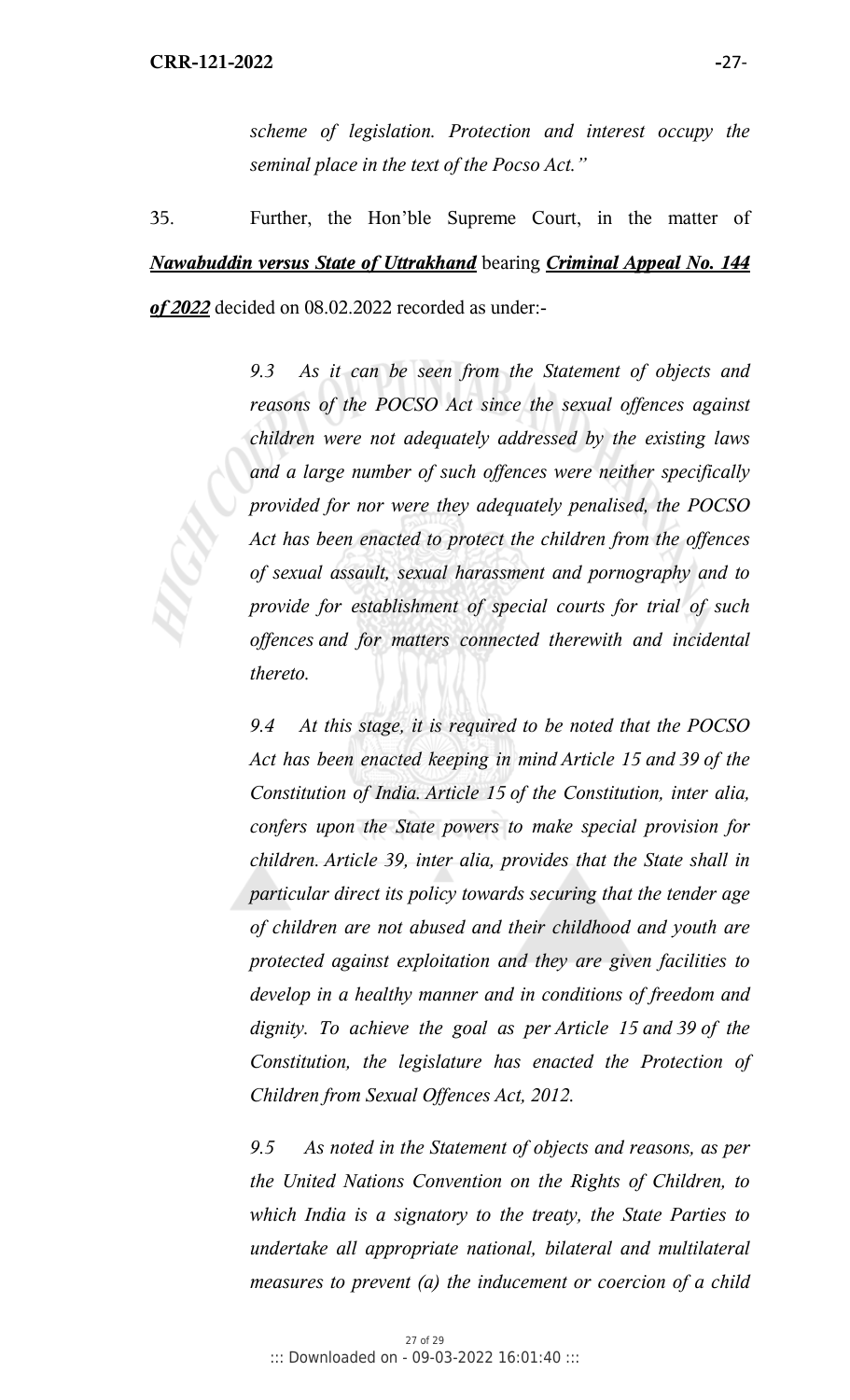*to engage in any unlawful sexual activity; (b) the exploitative use of children in prostitution or other unlawful sexual practices; and (c) the exploitative use of children in pornographic performances and materials.* 

*Article 19 of the Convention states the following:* 

- *1. States Parties shall take all appropriate legislative, administrative, social and educational measures to protect the child from all form/s of physical or mental violence, injury or abuse, neglect or negligent treatment, maltreatment or exploitation, including sexual abuse, while in the care of parent(s), legal guardian(s) or any other person who has the care of the child.* 
	- *2. Such protective measures should, as appropriate, include effective procedures for the establishment of social programmes to provide necessary support for the child and for those who have the care of the child, as well as for other forms of prevention and for identification, reporting, referral, investigation, treatment and follow up of instances of child maltreatment described heretofore, and, as appropriate, for judicial involvement.*

 *The general comment No.13 on the Convention specifically dealt with the right of the child to freedom from all forms of violence and it has observed that "no violence against children is justifiable; all violence against children is preventable"* 

*10. Keeping in mind the aforesaid objects and to achieve what has been provided under Article 15 and 39 of the Constitution to protect children from the offences of sexual assault, sexual harassment, the POCSO Act, 2012 has been enacted. Any act of sexual assault or sexual harassment to the children should be viewed very seriously and all such offences of sexual assault, sexual harassment on the children have to be dealt with in a stringent manner and no leniency should be shown to a person who has committed the offence under the POCSO Act. By awarding a suitable punishment commensurate with the act of sexual assault, sexual harassment, a message must be conveyed to the society at large that, if anybody commits any offence under the POCSO Act of sexual assault, sexual harassment or use of children for pornographic*